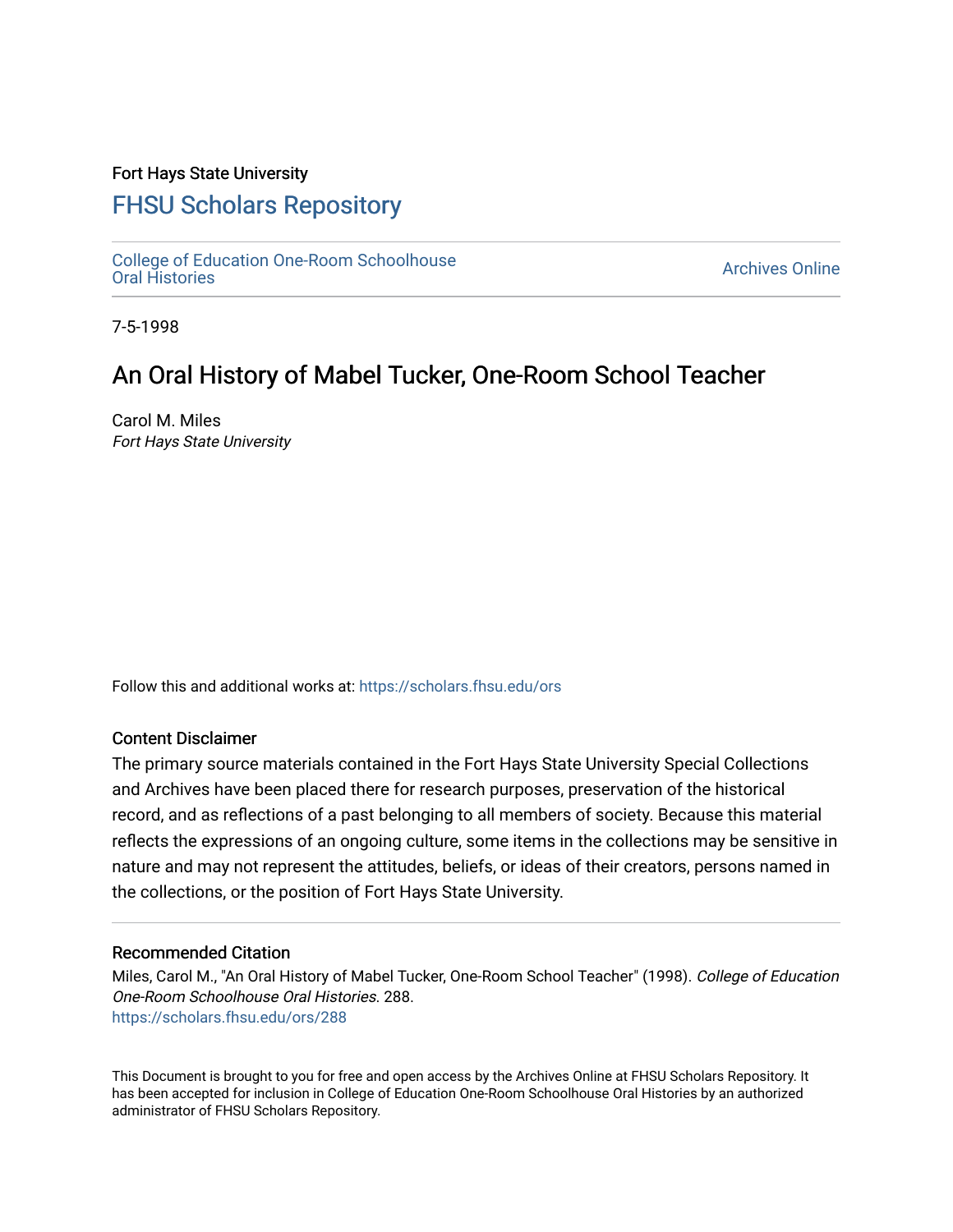AN ORAL HISTORY OF MABEL TUCKER, ONE-ROOM SCHOOL TEACHER

 $\overline{\phantom{a}}$ 

 $\mathcal{A}_\mathrm{c}$ 

 $\hat{\mathbf{z}}$ 

IOI

In Partial Fulfillment of Requirements for the Degree Master of Science, Secondary Education Fort Hays State University Summer 1988

 $\sim 10^{-11}$ 

 $\bar{\beta}$ 

Carol M. Miles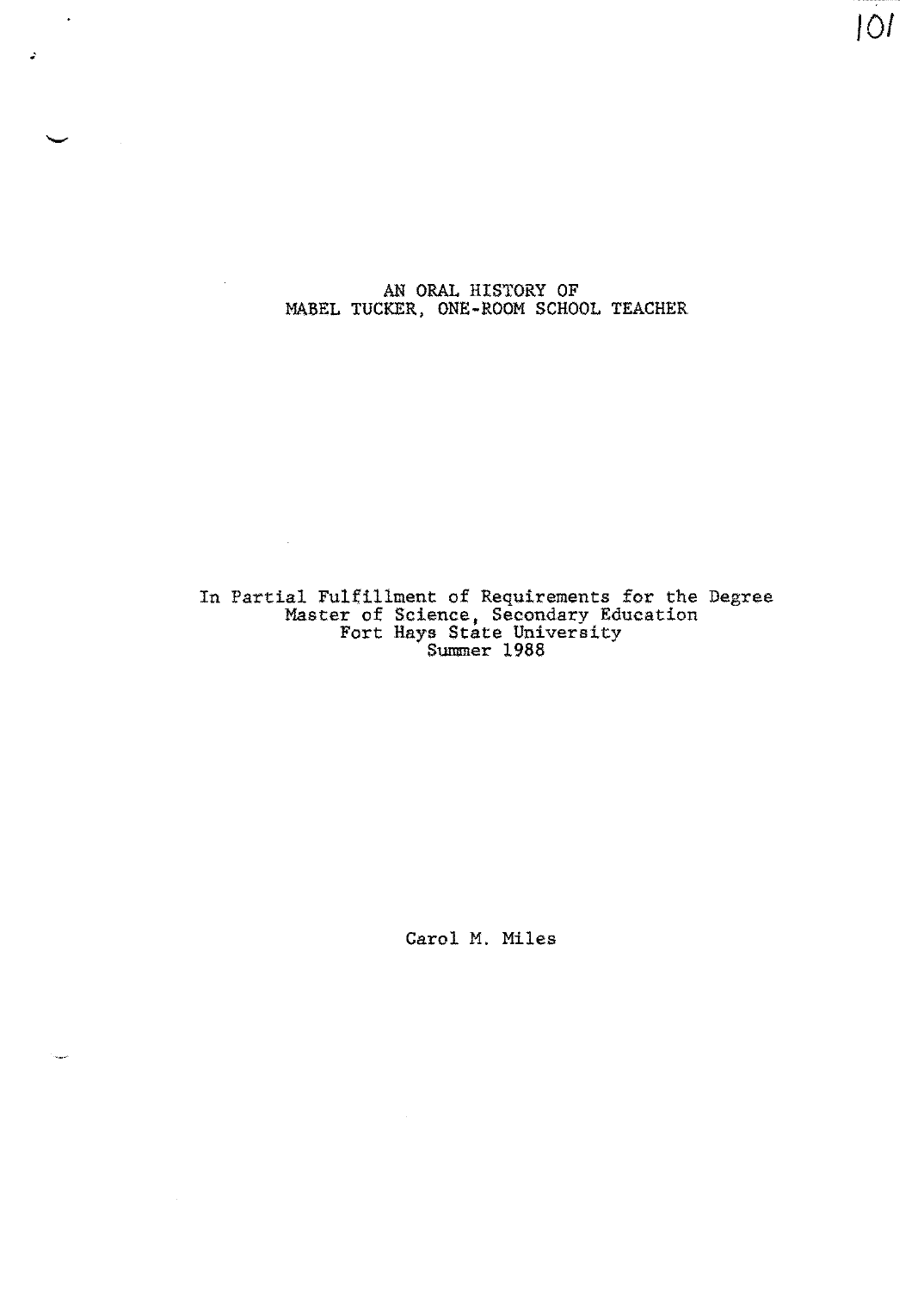#### CHAPTER TWO

### PERSONAL INTERVIEW

The following interview of Mabel Tucker was conducted by Carol Miles on July 5, 1988, in Mrs. Tucker's home, Tribune, Kansas,

Carol: When and where were you born?

- Mabel: I was born in Hebron, Iowa, in the south and western part of the state of Iowa, I left there when I was about six years old and came to Colorado and lived in Colorado most of my life until I moved to Tribune. I was born in 1899 on July 25, So that makes me going on 89 years old pretty soon.
- Carol; How many brothers and sisters did you have?
- Mabel: I had two brothers and one sister, The sister and I are the only ones living in our family now.
- Carol: Where in Colorado did you live?
- Mabel: South of Towner, Colorado about nine miles. We had a little claim down there, Dad came out and filed on the claim, He said we'd stay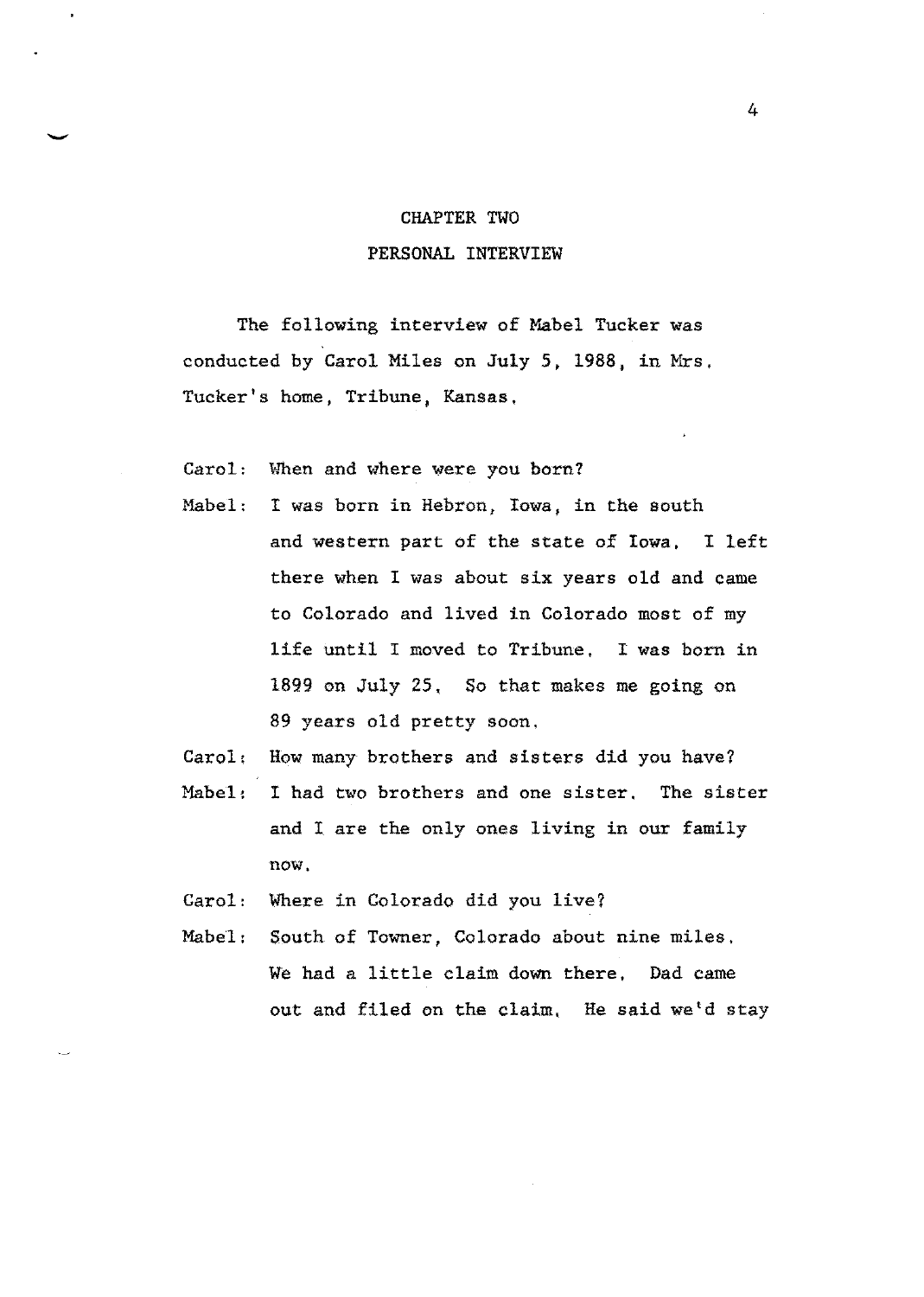there until we filed up the claim or go back to Iowa. We got too poor to go back, so we just stayed.

Carol: What kind of school did you attend when you were little?

-

- Mabel: I attended, well, in Iowa, I was just barely starting school. We'd only have just about three months and then we'd have a little vacation, and then we'd go again. So I started at six over here in Towner in a one-room schoolhouse just like I taught in later on. In fact, I taught in that same one-room schoolhouse later on, too.
- Carol: Did your brothers and sister go to that same school?
- Mabel, Yes, they did, I went until eighth grade, and then Dad thought there was no one else in my class, so he sent me to Towner, And then my freshman year I went to Holly, Colorado, From then on the four of us came over here to finish high school in Tribune,
- Carol: How far from home was the grade school that you attended?
- Mabel; It was about two miles, We'd just cut across,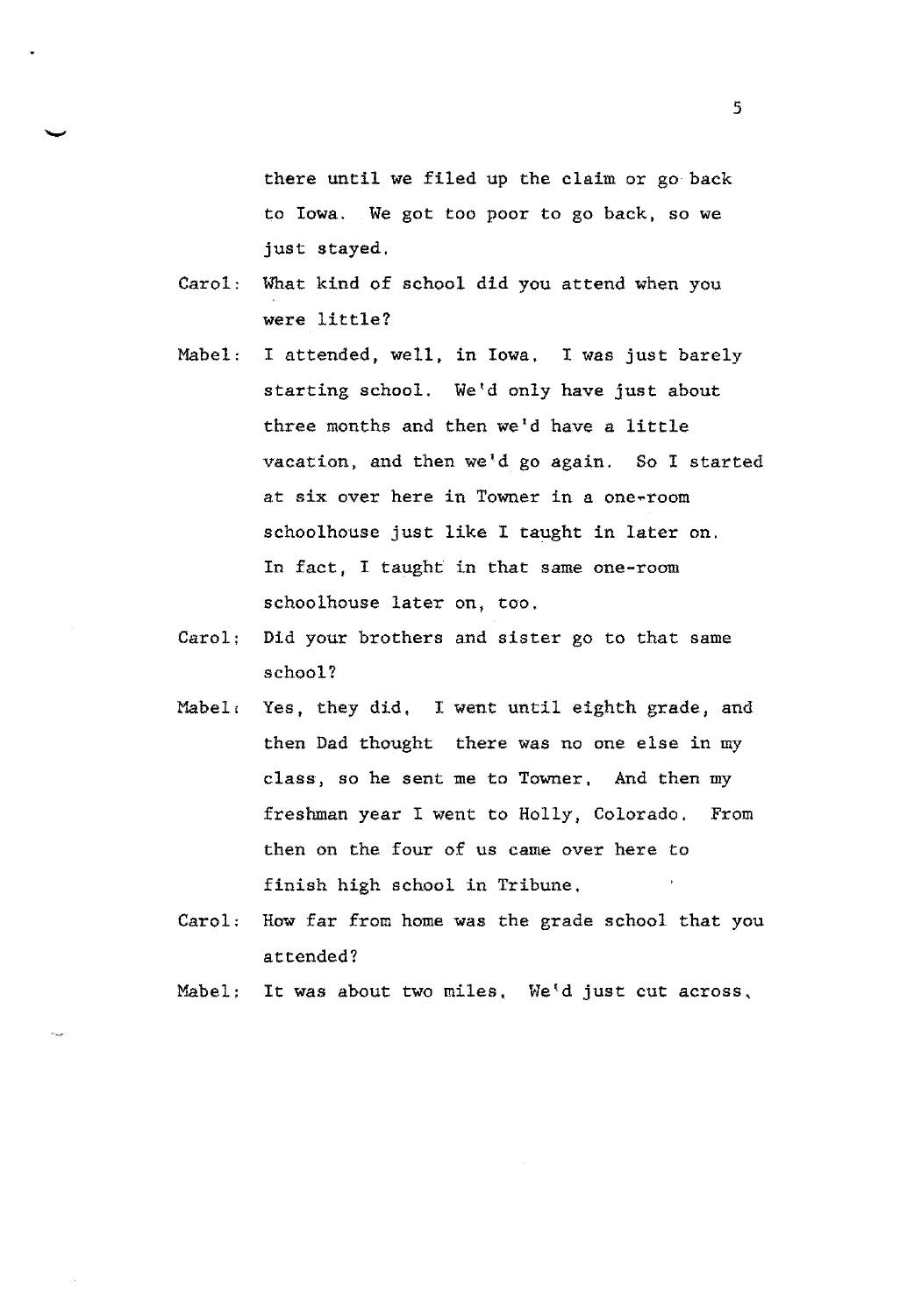There was no plowed land in those days, so we would just cut across. It would probably be about a mile and a half, maybe.

- Carol: You graduated from Tribune?
- Mabel: Yes, I graduated from Tribune,
- Carol: In what year?
- Mabel: 1918.
- Carol: How many were in your graduating class?
- Mabel: There were seven of us. Three of us are left,
- Carol: Did any of the others become teachers?
- Mabel: Not that I know of,
- Carol; How did you get your first teaching job?
- Mabel: Well, I just applied and got it. I **was** only 19 years old, I was just out of high school, and I didn't have any training, only just what we had in senior year. He told us what we should do and how we should teach, our teacher did. But I didn't have any other training, I went into there, 19 years old, and I had all eight grades. They must have liked me because I went back the second year,
- Carol: What year did you start teaching?
- Mabel: Well, I graduated in 1918, so it would be in 1919.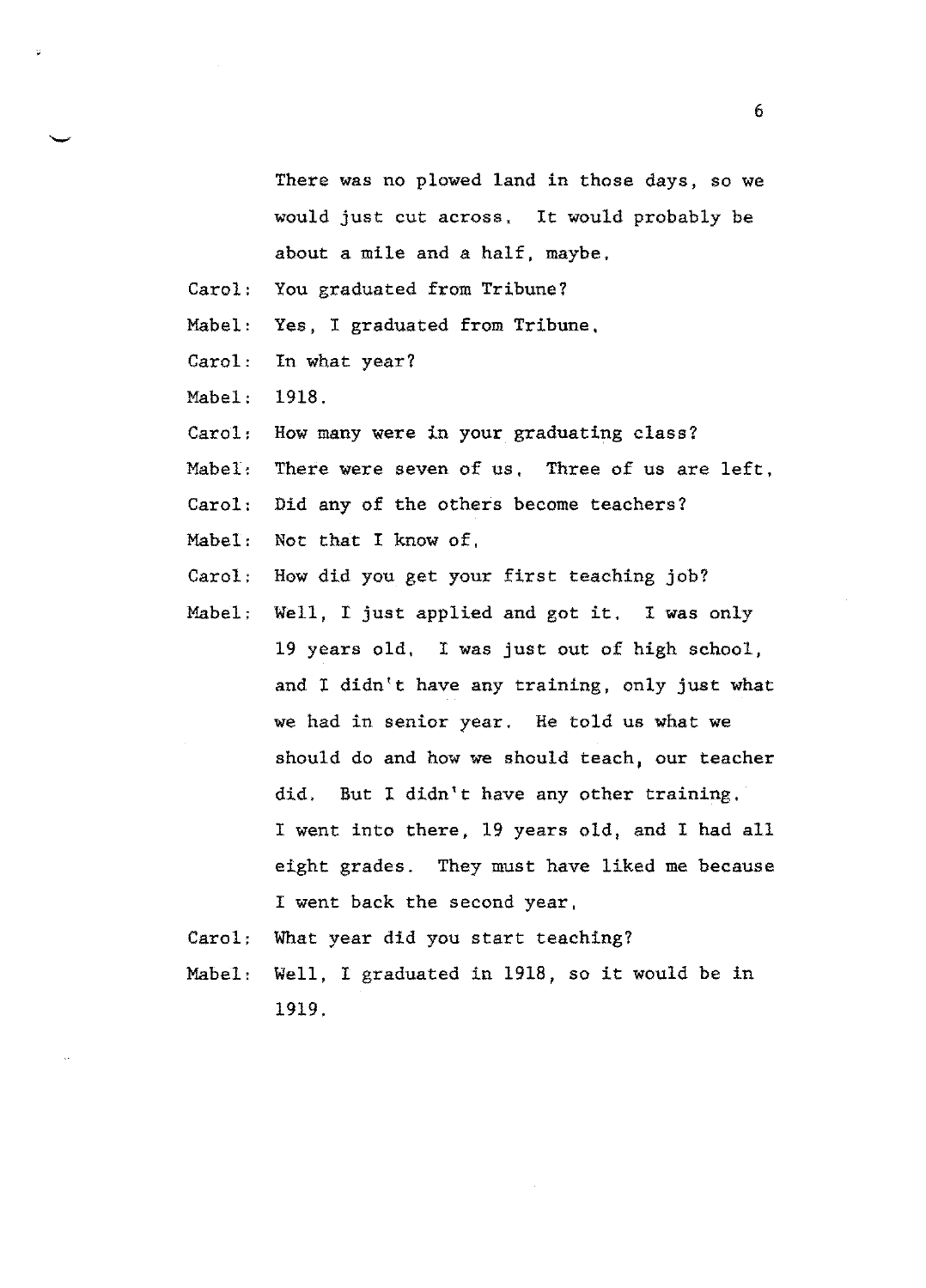- Carol: What subjects did you teach in different grades?
- Mabel: Alright, listen to this. I taught reading, classics, arithmetic, writing, spelling, United States history, Kansas history, agriculture, physiology, geography, and civics, that I can remember,
- Carol: And you taught those at all the different levels?
- Mabel: Yes, of course, the little kids had only about four different things, but they learned from listening to the higher groups.
- Carol: You mentioned classics. What material did that include? Was that their reading?
- Mabel: Yes, reading. I remember Longfellow, Hawthorne, and some of those, I don't think you teach them that way any more, do you?
- Carol: How many children did you teach your first year?
- Mabel: You know, I don't know how many were in the families, The school was full, I know that,
- Carol: Would you say there were more than thirty?

Mabel: Oh, I doubt it was. that many,

Carol: How long was your school day?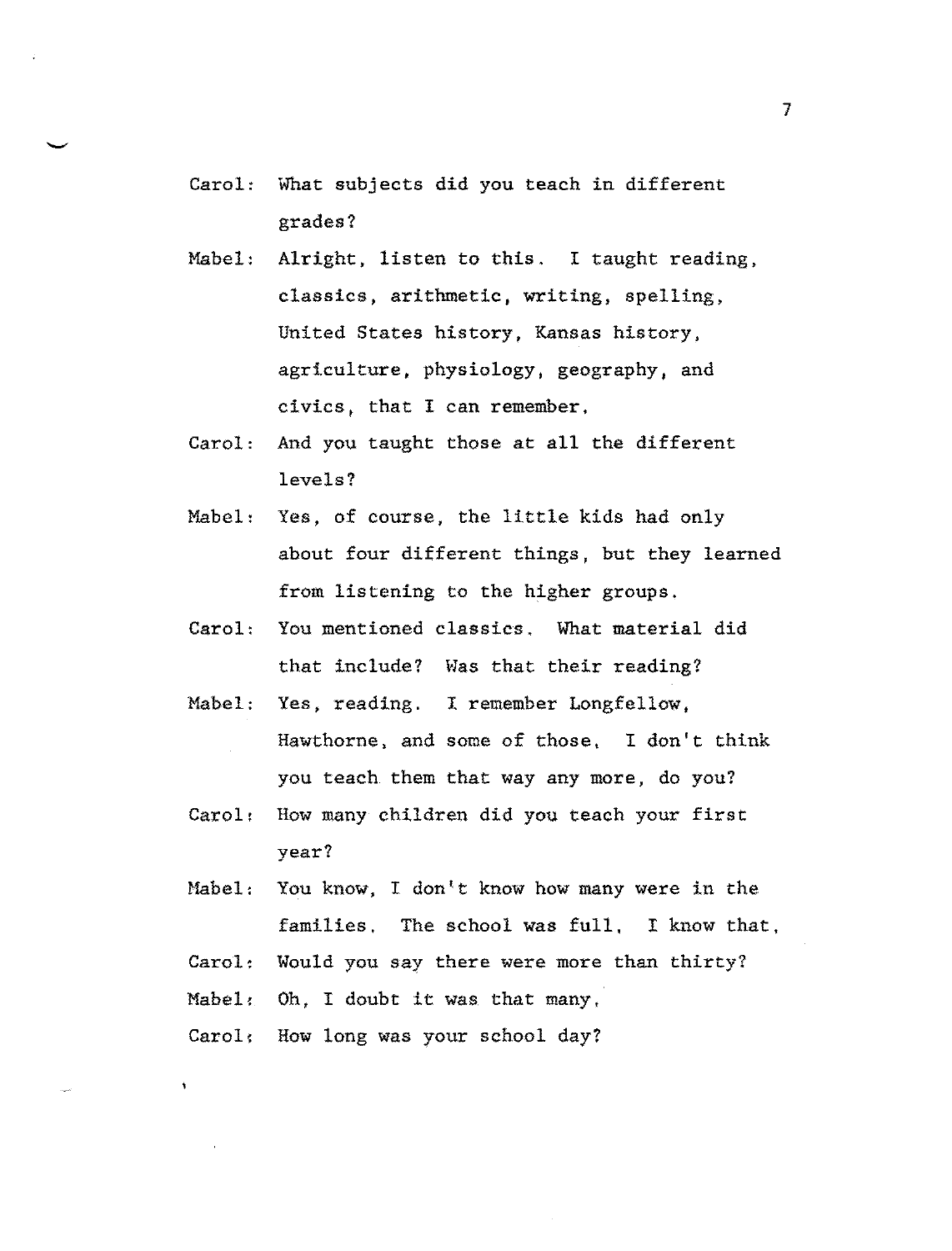- Mabel: Our school day was from 9:00 in the morning until 4:00 at night. And, of course, I would have to go early because I was my own janitor, I would go early and get the fire started and have it warm for the children when they'd come. Then  $I'$ d stay after  $4:00$ , after they were gone, and sweep the floor, clean the blackboards, wash the desks, and empty the water, and all that. Then  $I'$ d walk home by myself.
- Carol: Where was the school located in which you first taught?
- Mabel: It was in the northwest part of the county (Greeley). It was called Mount Hope. It was then in District 23, In those days, of course, the county was divided into several districts, and each district had its own school, In this Mount Hope, where Mrs. Hampton went to school, she told me it was moved over to Mount Olive, wherever that district was, and they used it for an entertainment place,

Carol; So that building is still standing?

Mabel: I think later on it might have been one the Methodists bought. They bought two of those country schools and used them for Sunday School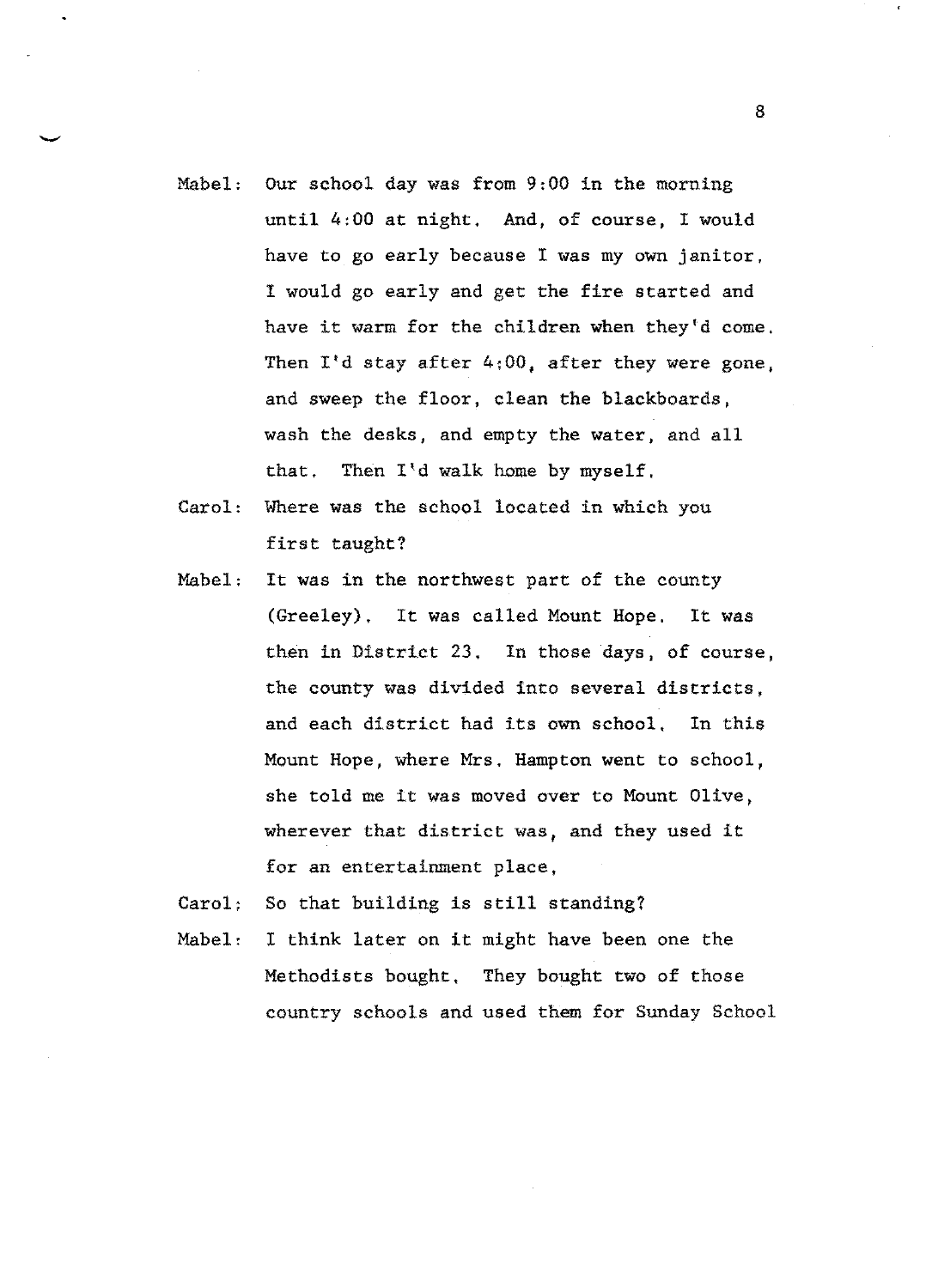classes because we didn't have enough room in the old church. Later I think Cy Higgins bought it, and it's over there now with antiques in it,

- Carol: So that first school could be standing some place now?
- Mabel: Well, I think it was one of them. Analee thought it was one of them.
- Carol: That's interesting. How did you handle having all those grades in the same room while you were trying to teach one particular subject to one grade?
- Mabel: Oh, we had our blackboard in the back of the teacher, and my desk, and then there was the recitation class bench, then the pupils, Then on back was where they kept their clothes and their lunch buckets, They all had to take their lunch and eat at noon together. And I'd just call one class up at a time, We were just coming and going, There were so many of them, and we had to teach everything everyday, We couldn't skip anything nor combine them, And I think the little kids learned a lot from listening to the older ones,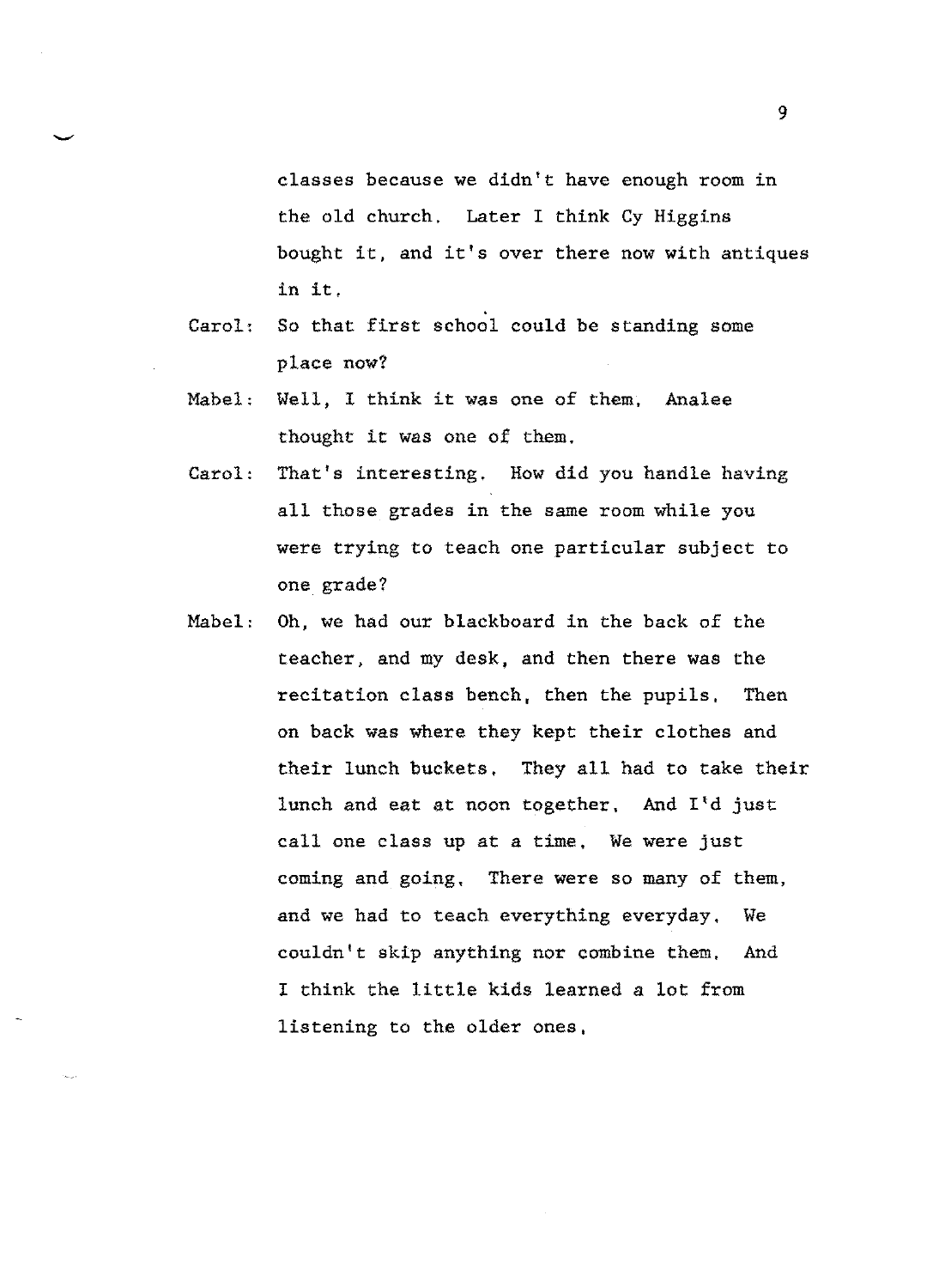- Carol, And if they had listened to it several years, by the time they got to be a fourth or fifth grader,they probably knew it,
- Mabel, They would learn a lot just by listening to the upper grades.
- Carol: .What kind of teaching aids did you have? You had the blackboard, and you had your texts. Did you have anything else to use?
- Mabel: No, just what the state sent us out for the textbooks and what I could think of.
- Carol: What you could make up yourself?
- Mabel: I sent them to the blackboard lots of times to write their spelling, We'd check it afterward to see if it was right. I'd send them to the blackboard to work arithmetic problems, That way I could see whether they were working them by themselves, But they were good little kids, They didn't cheat, I never caught a one of them cheating.
- Carol: Did you have maps? The wall maps?
- Mabel: I think in later years they did, but I don't ever remember having one.
- Carol: Were there maps in their textbooks?
- Mabel: Yes, we had maps in our geography books,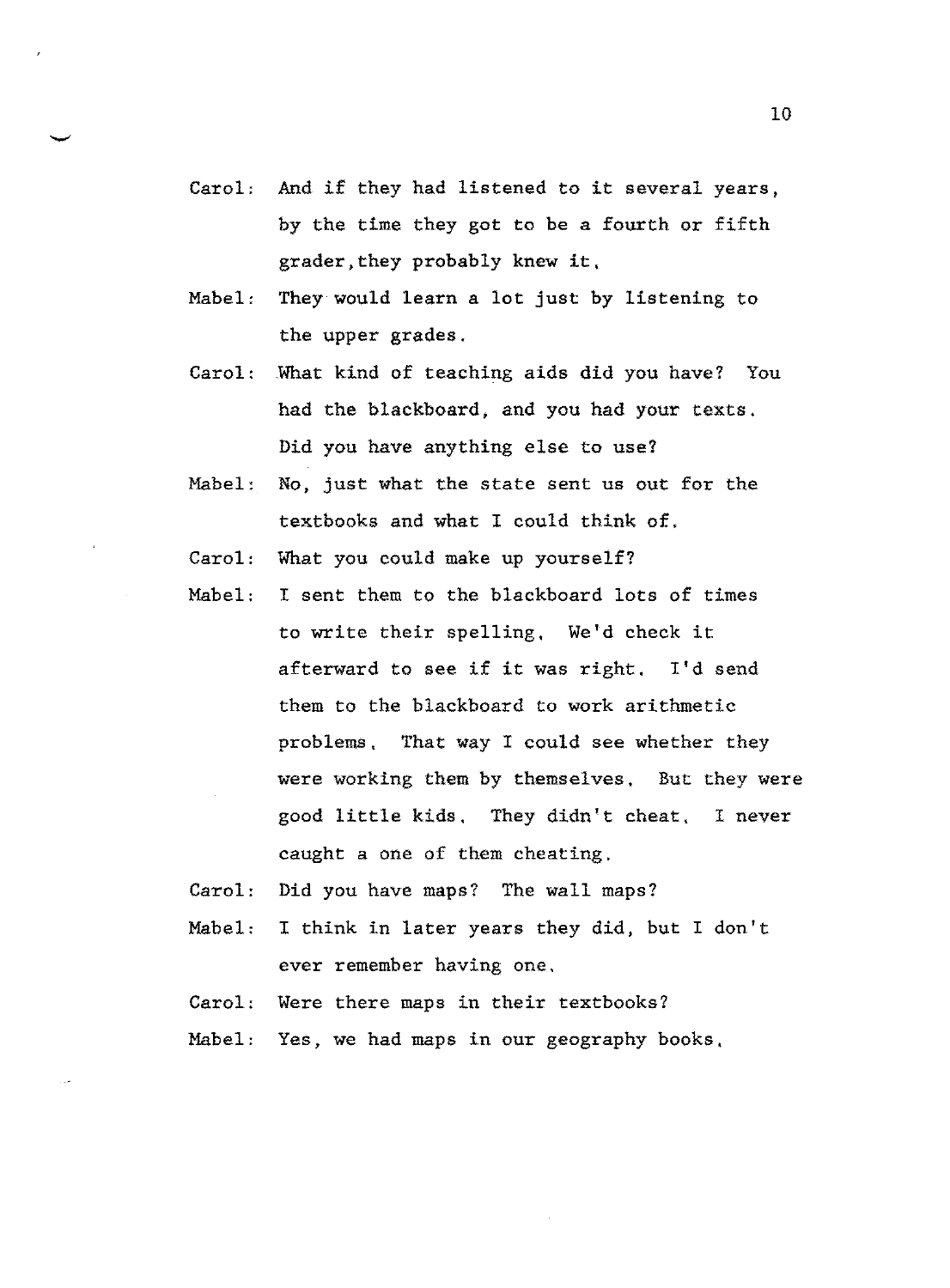- Carol, Were there any types of special services for handicapped children or children who were mentally retarded?
- Mabel: No. They were all smart, smart kids, And they were good kids, too,
- Carol: Was there any type of testing, such as competency testing, before they could go on to another grade? When they finished eighth grade, did they have to take any kind of test?
- Mabel: Well, in the lower grades, I just graded what they did. The eighth graders had to go up here to Tribune, and all eighth graders took an examination, a test, to see whether they would go into high school or not. That's the only test they had.
- Carol: Did you have a library at the school?
- Mabel: Not much of one,
- Carol: Did the families provide books for a library, or did you provide them books? Did the state? Did the county?
- Mabel: Well, I think the pupils' parents furnished their books.
- Carol: Did you decide what textbooks were to be used,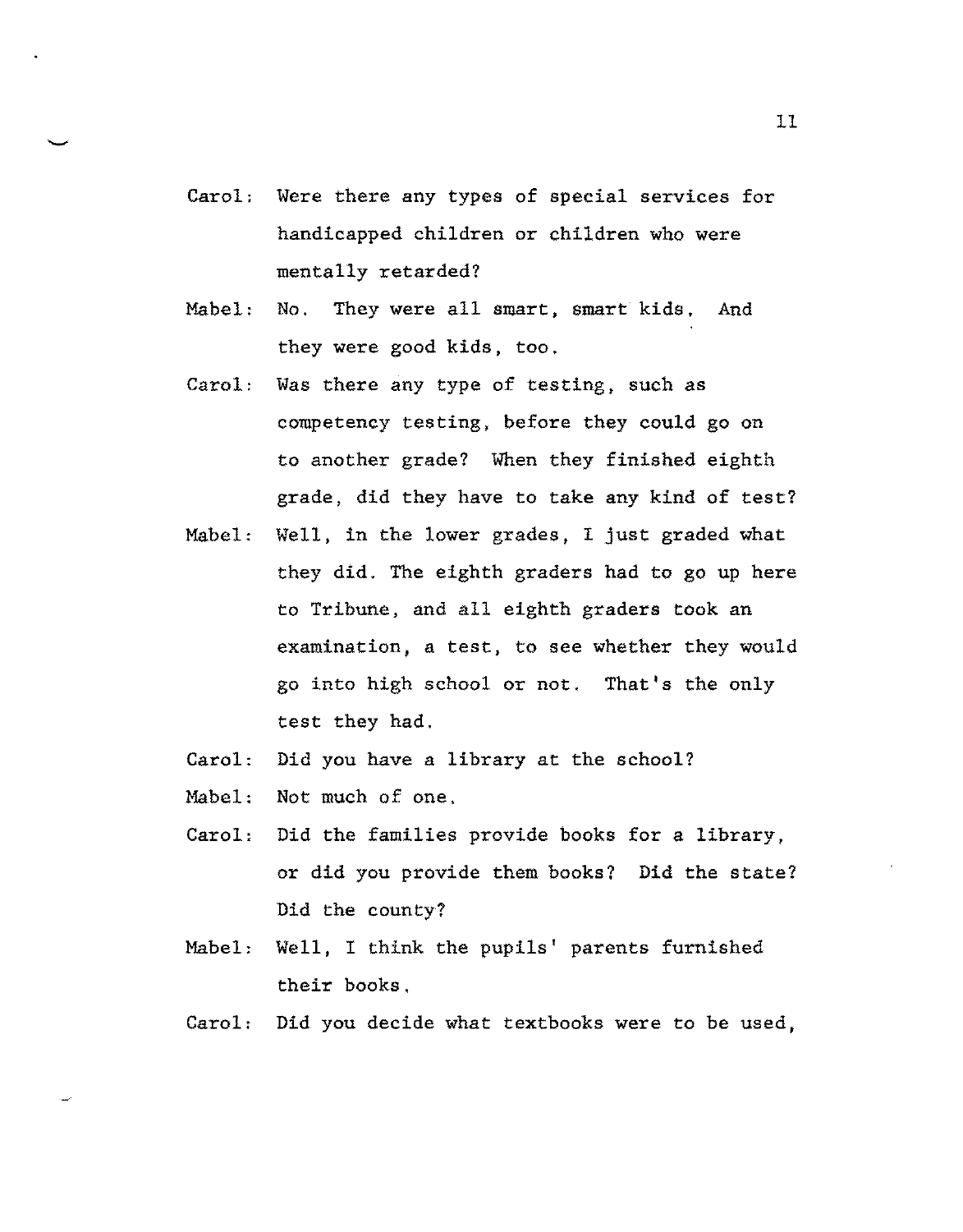or did the district do this?

- Mabel: I followed the state. Whatever the state required, why that's what we had to use,
- Carol: What kind of an atmosphere did you have in that school?
- Mabel: Well, like I told you, they were good children, and their parents took my side of it, and they taught them that they were supposed to go there to learn, and when we had recess at noon, I'd go out and play with them and supervise that, too. But I was only 19, I was like a kid. I liked to run and play, too, We would just have a good time out there. And when we'd come back in, we'd settle down and teach, One of my patrons said I was like a Jekyll and Hyde. I had two personalities. I was a kid out on the playground, and then we settled down in school,
- Carol; What were some of the rules that you had at school that might be different than what we have today?
- Mabel: I didn't make any rules. They just knew what they were supposed to do, and we just did what we were supposed to do, and I never made rules, even when I taught in Tribune, I never made a rule unless I had to, and then I would make one,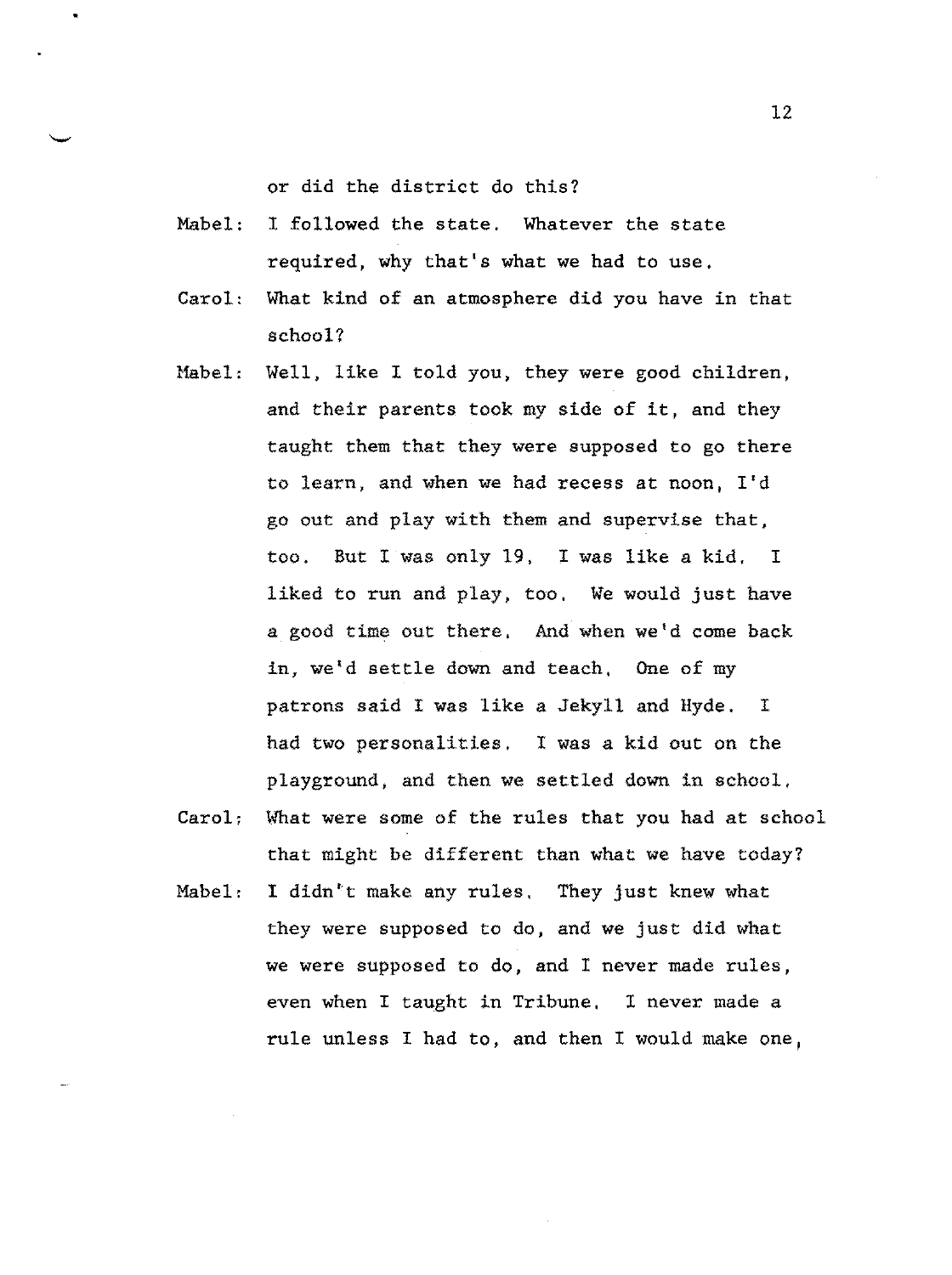but not until one was required. Those little kids, they just came in and found their seat, and they settled down, If they would be awful tired from playing, I would read them a chapter or two from a little book until they'd settle down. Then they would get their classroom books and start to study,

- Carol: So discipline problems to you were not like the discipline problems we have today?
- Mabel: No, not a bit. My parents stood beside me,
- Carol: What kind of special observances or holiday things did you do?
- Mabel: We always had a program at Christmas time, I know. And the parents all came, and we had a program. I can't remember whether we had Christmas trees at Mount Hope or not, I know we did when I taught out south of Towner, But we'd have a program, We'd have a little drill, readings, and little plays, and different things like that.
- Carol: You organized the program and put it on with the children?

Mabel: Yes.

Carol: Did you have graduation exercises at the one-room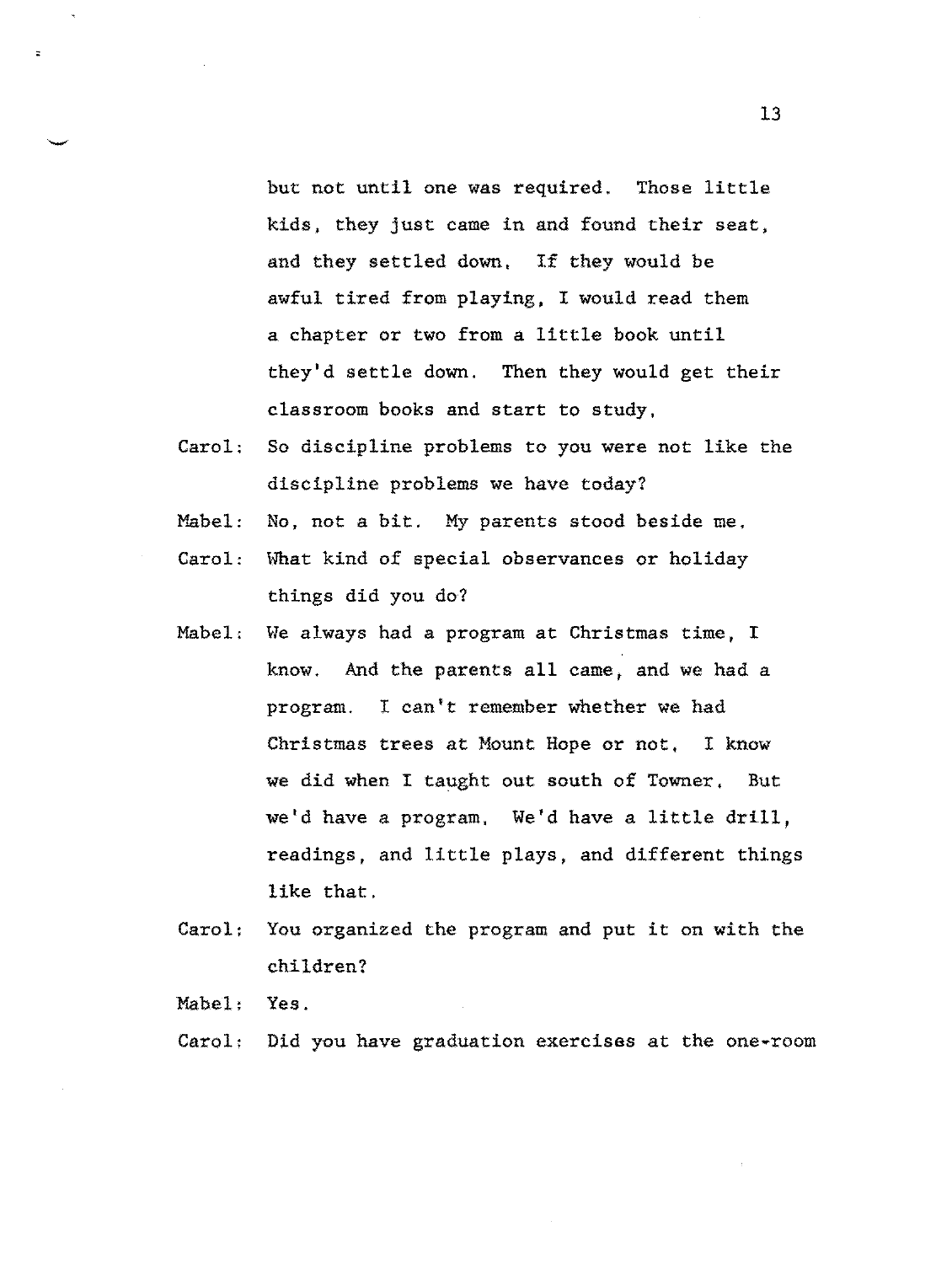schools, or did they come into the county seat school?

Mabel: No, they just passed on to the next grade on into high school, And, like I told you, the eighth grade came in and took the test, and if he passed, he was a graduate, and he was entitled to go on to high school.

- Carol: How were teachers expected to conduct themselves in the community?
- Mabel: Well, I just acted natural, I guess. I don't know. They didn't tell me to do this or that, We used to sign and tell what religion we belonged to, what church we belonged to, I remember that on our contracts, But that's discriminating now,
- Carol: But you could come and go as you please?
- Mabel: Yes, but I didn't have any way to come and go, We were way out there in the country, My folks took me out there (to Burnett's in northwest Greeley County), and I didn't have any other way to go. My dad would always take me to the school, and then he would come here and take the other three kids to high school. Then Friday came, and he'd come get them and take us home. And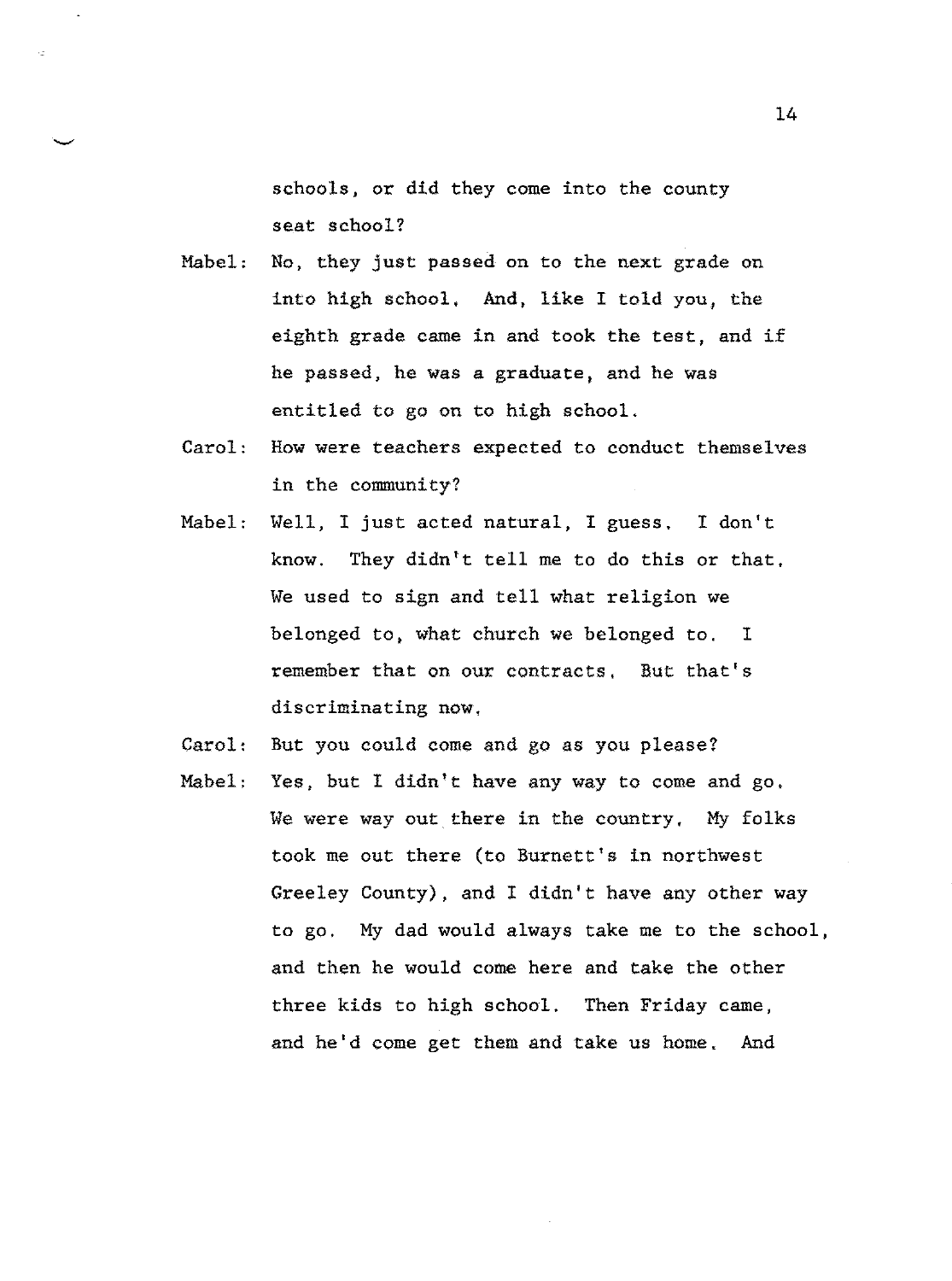then the same thing every weekend,

- Carol: Did he take you back home to Towner?
- Mabel: Yes.
- Carol: Where did you live during the week?
- Mabel: During the week? With Burnetts, With Analee Hampton's parents,
- Carol: So it was with one of your student's families?
- Mabel: Yes.
- Carol: What about your brothers and sister that were here in town? Who did they live with?
- Mabel: We had a little, , , My dad owned that property where these buildings are now right east of me. And there was a little old house over there, and there was a little shed, and they bach'd over there.
- Carol: They took care of themselves then during the week?
- Mabel: Mother would fix everything for us, for them, of course, Food and clothes and get everything ready. I know she must have worked like a Turk to keep all of us going.
- Carol: Were you in charge of any extracurricular things? Did they participate in athletics or have contests with other schools?
- Mabel: I don't believe so. I can't remember that they did,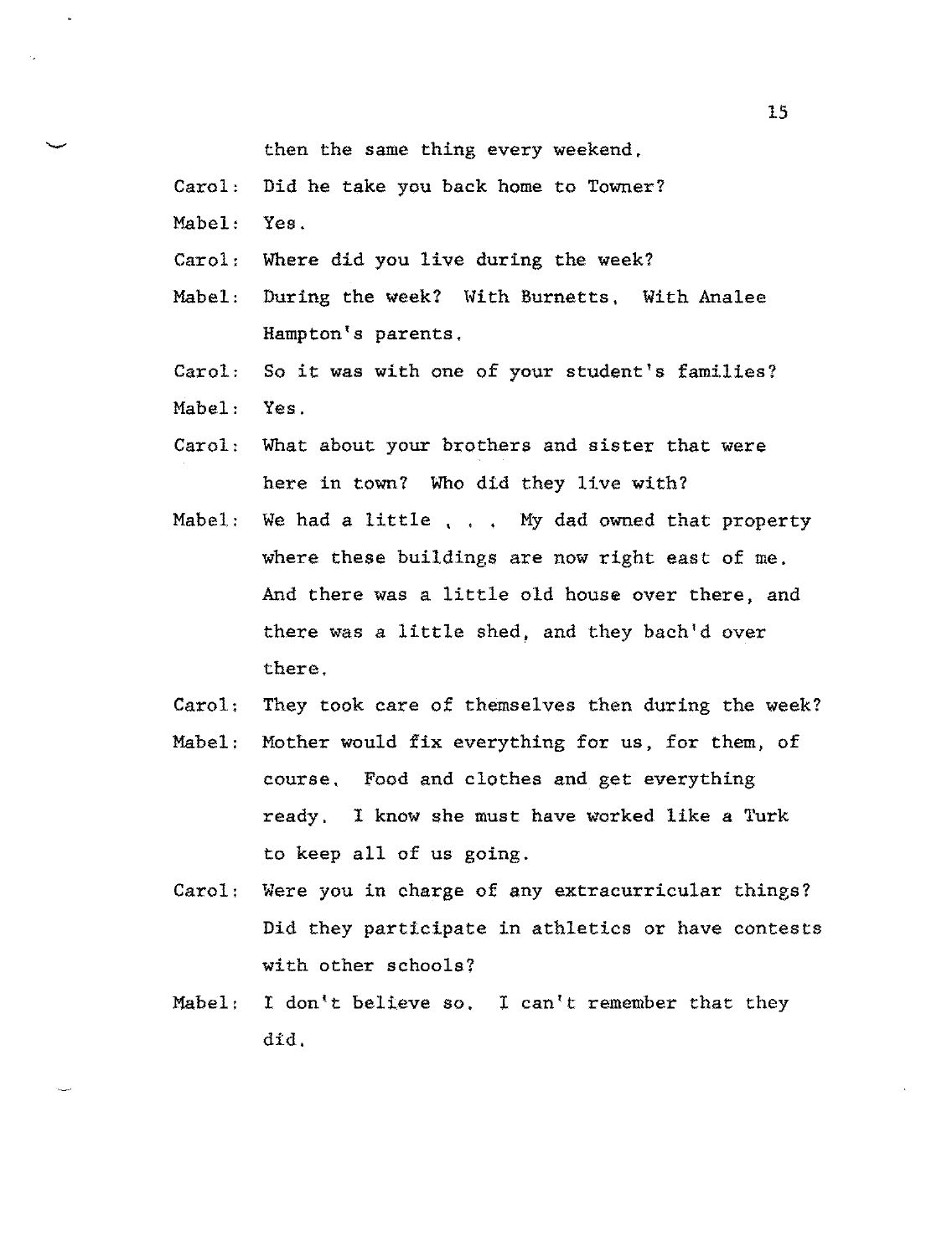- Carol: In a small school like that, was there a problem with teacher turnover? Did a teacher usually stay there for quite a few years?
- Mabel: Well, I was there two years at Mount Hope. And then, of course, I wanted to go home to board at home and teach in my own school. But I suppose I could have had another year at Mount Hope if I had wanted it.
- Carol: Were you also considered the principal in the one-room schools?
- Mabel: Yes, I was my own principal, janitor, and everything.
- Carol: Did anyone evaluate you to see how good a job you were doing?
- Mabel: Not to my knowledge. They might have said something around among themselves, but they never told me.
- Carol: So there was no superintendent or anyone who visited your school?
- Mabel: Well, we used to have a county superintendent, like Mrs. Moore was and Mrs. Simpson one time. They would come around once in awhile and visit the school,

Carol: While you were teaching, or just come to visit you?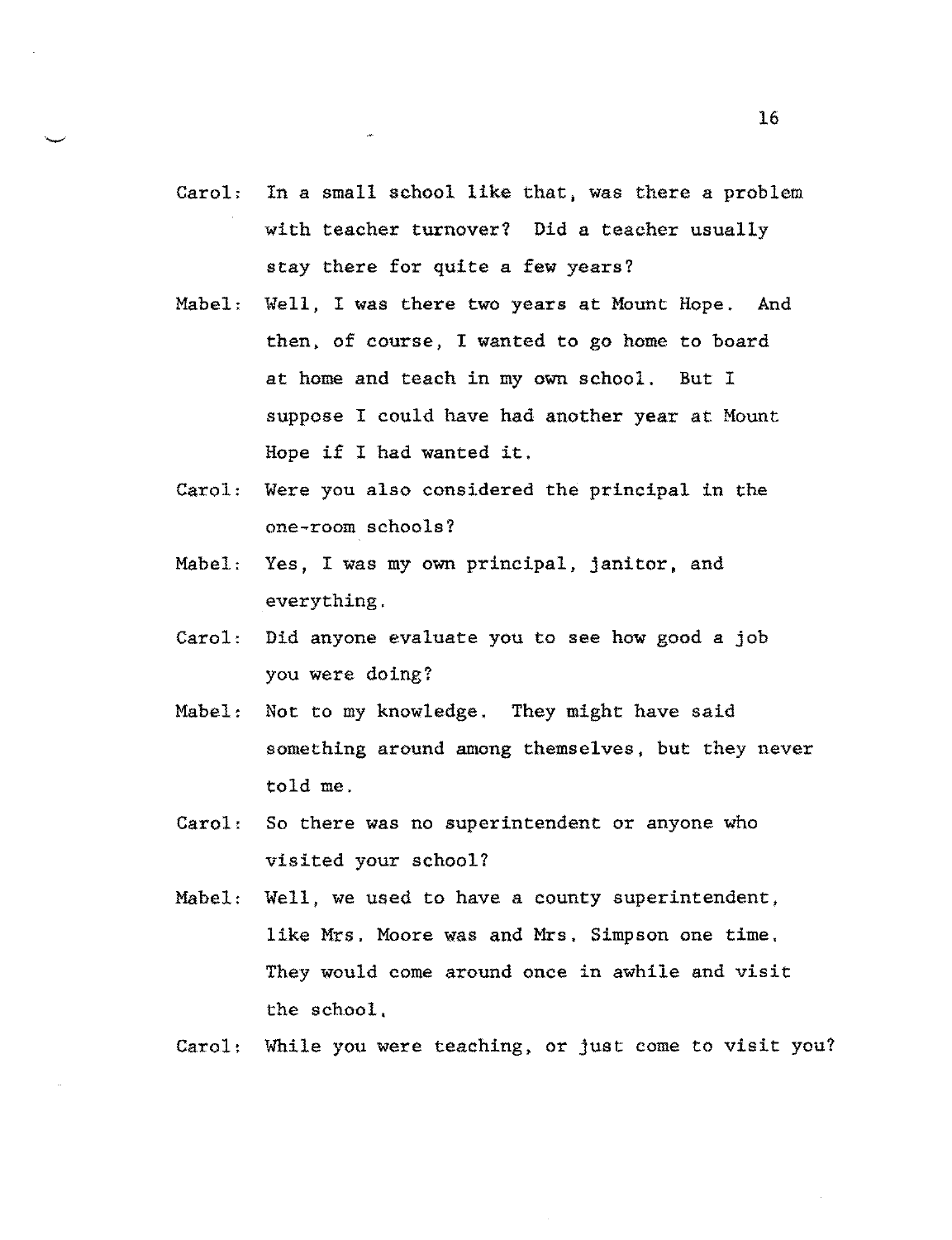- Mabel: Yes, come to visit the school and see how it was going on. I guess I was alright, because they never put me out.
- Carol: Did parents ever come in to complain about the school or problems with their children?
- Mabel: No, they would come and visit school sometimes, but they never complained,
- Carol: Did you have parent-teacher conferences?
- Mabel: They just came in when they wanted *to,* No, we didn't have any conferences.
- Carol: You taught at Mount Hope in northwest Greeley County and then went back south of Towner to teach in the one-room school you had attended for the first seven grades, Do you have any idea when that schoolhouse would have been built?
- Mabel: I don't know about the one near Towner, but Analee told me the one in Greeley County was practically a new building when I got there. Hadn't been built but just a few years, and was made of lumber, and it was just a one-room school, And they got their lumber from the lumber yard at Towner. Towner used to be a pretty good-sized town, They had two grocery stores, and they had this lumber yard, and they had a depot. They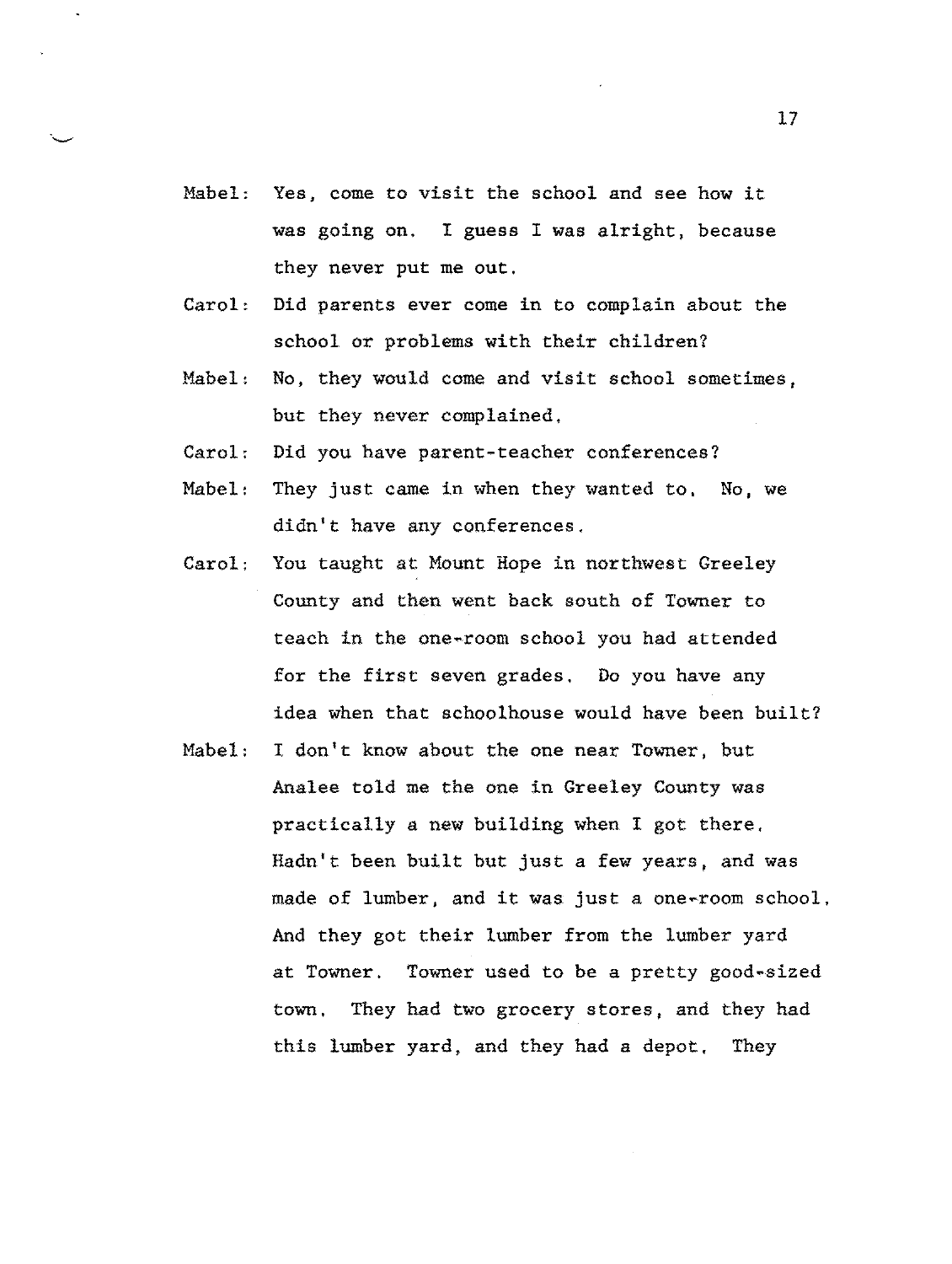got their lumber there because it was closer than coming to Tribune,

Carol: What kind of heating did you have in the schools?

- Mabel: It was about the same. Like I told you, I would go out at night and do my janitoring, and I'd go out and get the coal and the kindling in for the next day, I'd get there early enough to start the fire for the kids.
- Carol: Was it like a pot•belly stove?
- Mabel: Yes, at the back of the room,
- Carol: Did you have any lights?
- Mabel: No, we never had anything there at night because we had no lights,
- Carol: You used only what came in through the windows then?
- Mabel; Yes. Restrooms, We just had outdoor toilets, boys on one side of the school yard and girls on the other side,
- Carol: Was there running water in the school?
- Habel: No, The parents would bring the water, There would be a jug, and it had a spigot. But I think we all drank out of the same tin cup, I don't know how in the world, but no one ever got sick from it that I know of. That's the way we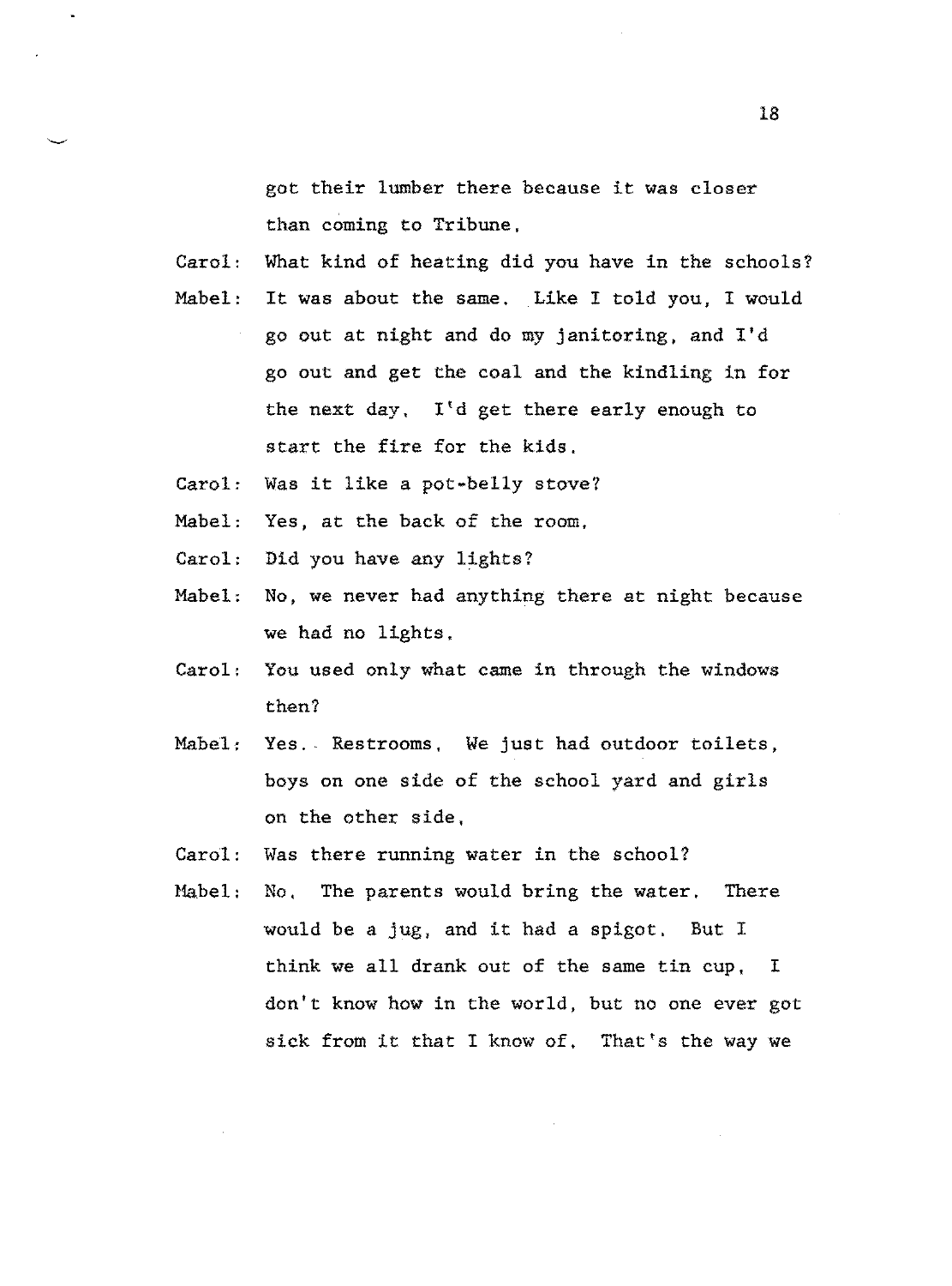would get the water. Some of the parents would bring it in.

- Carol: Would someone bring water in everyday?
- Mabel: Yes. They would bring the water in when they would bring the children.
- Carol: The one-room school in northwest Greeley County was called Mount Rope. What was the name of the school near Towner?
- Mabel: We just called it South Towner School. It's still there. They've made it into a home. It's remodeled, and people still live in it as far as I know. They did the last time I was over there,
- Carol: Exactly where was the South Towner School located?
- Mabel: It was about nine miles south of Towner, It was pretty close to our place.
- Carol: When you taught at the Towner school, did you live at home?
- Mabel: Yes, I lived at home. Rode a horse to school. One time I was riding along down the way, and I just was relaxing, and the reins were down, Pretty soon here comes a motorcycle behind us, and the horse took off, I couldn't find the reins, but I hung on, Just about the time I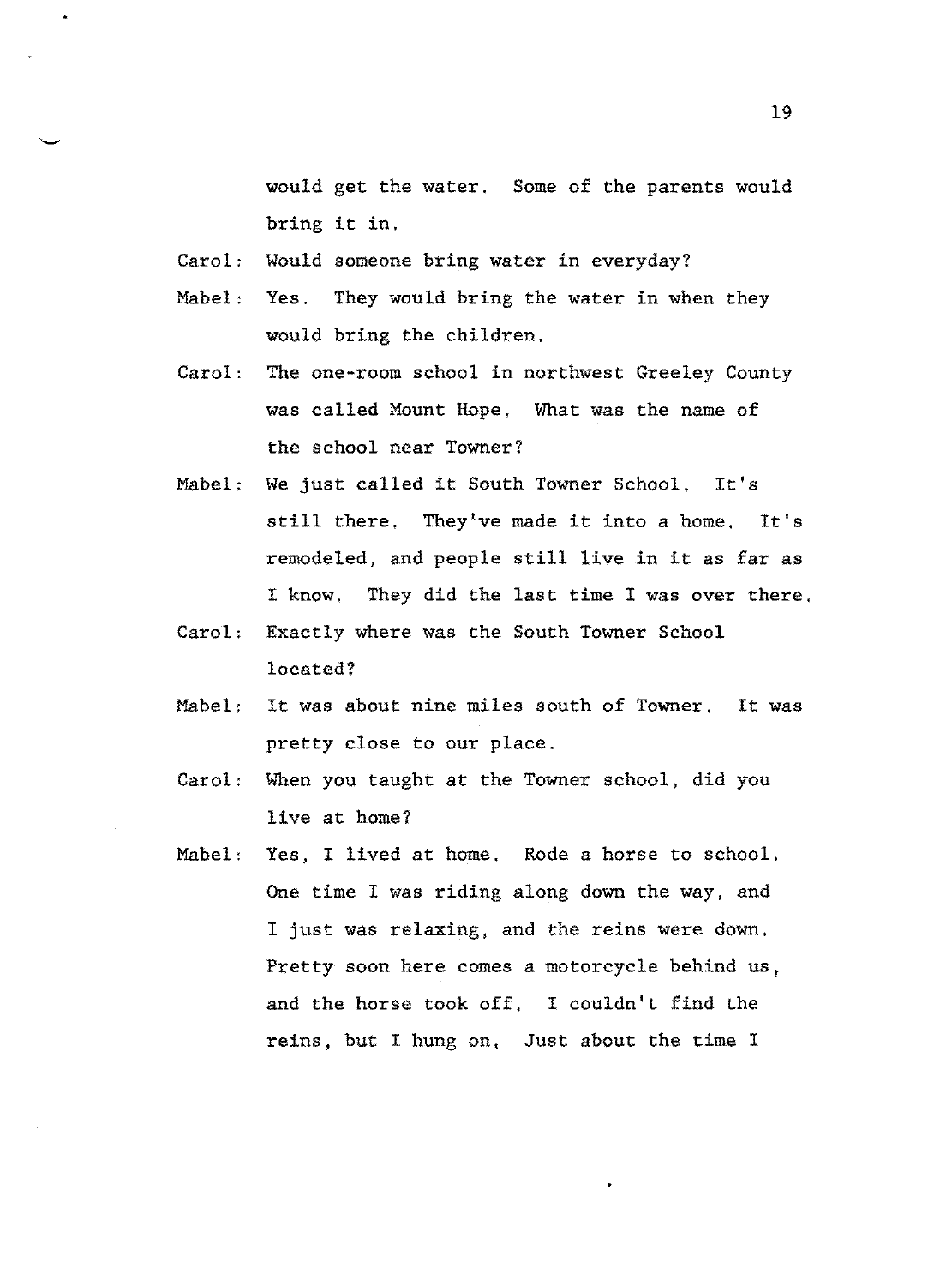got the reins, why here comes a second one. The horse got clear down to the corner where we turned to go east to my place, but I stuck on there all the time. We got home alright, but it sure did scare us.

- Carol: Did you have to take care of the school building at South Towner also?
- Mabel: Yes, the same as I did at Mount Hope and the same way.
- Carol: Were they coal or wood heated?
- Mabel: Yes, just coal, no wood, We didn't have much wood, except for just a little kindling,
- Carol: During the time you taught at either of these schools, was there any special event or happening that you can remember of special significance?
- Mabel, Well, not while I was teaching. But, of course, in that district was when that bus tragedy happened. (referring to the Towner district)
- Carol; Tell me about that,
- Mabel; I had some of the children in my school at one time, but later on they were going to this other school out west of us when the busdriver took the kids. It was real nice that morning, but by the time they got to the schoolhouse, it was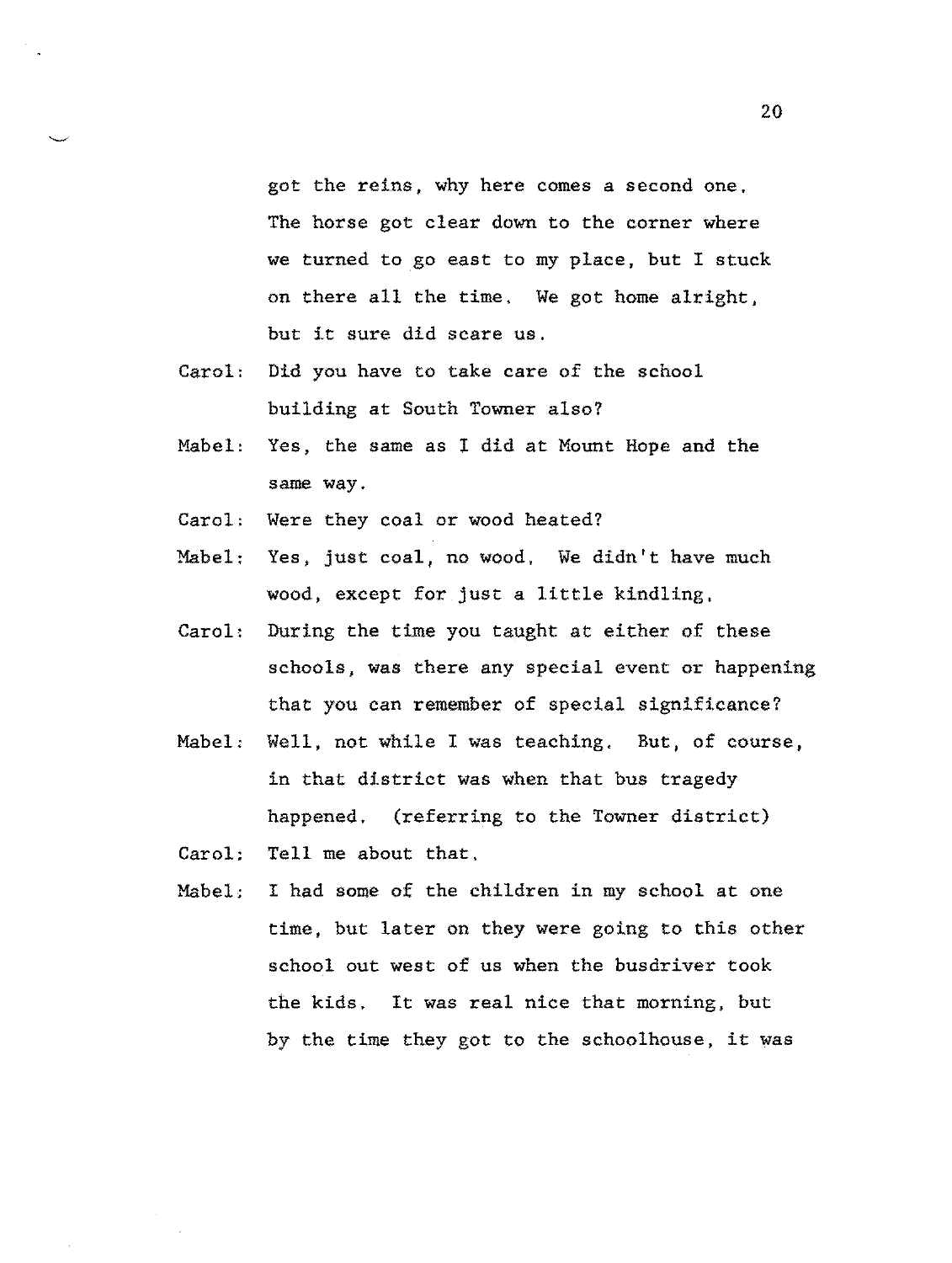starting to storm. He started back home with them, and that's when they had this tragedy, Several of the children froze to death. The busdriver and his son also froze to death because he got out to try to find where they were. Instead of following a fence, I guess there wasn't much of a fence, I guess he lost track of himself, and he froze. The children in the bus would just fight and slap each other to try to keep each other awake. The older kids would try to keep the younger ones awake, When they were rescued, why the ones that survived, they were put in a house down south, A mother went down there to take care of them, They were all little bashful kids like we were when we went to school, and they didn't tell much, When the fellow representing the Denver Post came out, they asked these kids questions. Of course, that Runtine boy was the one that talked up, and he got all the honor, and he wasn't the one that did the things. This older girl did that lives up at Eads. She won't talk about it. Anyway, he turned out to be a drunkard, When they had their dedication of that little monument they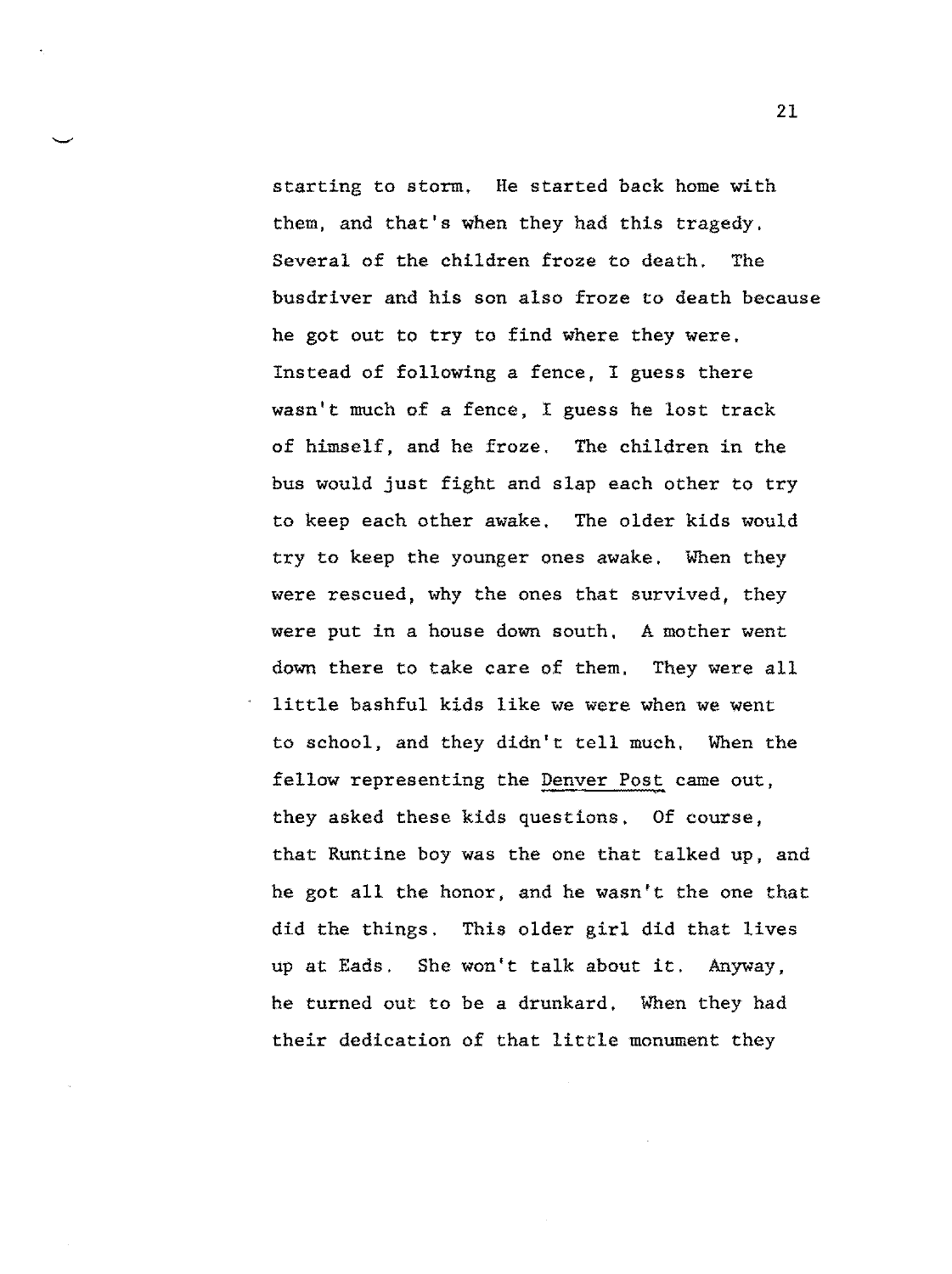have out there south between Holly and Towner, he was there that time, That was the first time I'd seen him since, But I didn't have him in school. Of course, this was after they moved over to that other school.

- Carol: Do you know what happened to the supplies and books that were left in the one-room schools when they closed down?
- Mabel: I don't know what happened, I imagine the things in the Mount Hope School were just moved up to the Mount Olive School because they probably used them, But I don't know what happened to those desks.
- Carol: I'm curious if anyone knows where those texts have gone,
- Mabel: Same with South Towner. I don't know what happened to all those.
- Carol: What was the usual age for a child to start school?

Mabel: Six years old,

- Carol: Was there a kindergarten?
- Mabel: No. You started first grade,
- Carol: Did the starting age ever vary?
- Mabel, No. I think Martha Matthews id when she taught,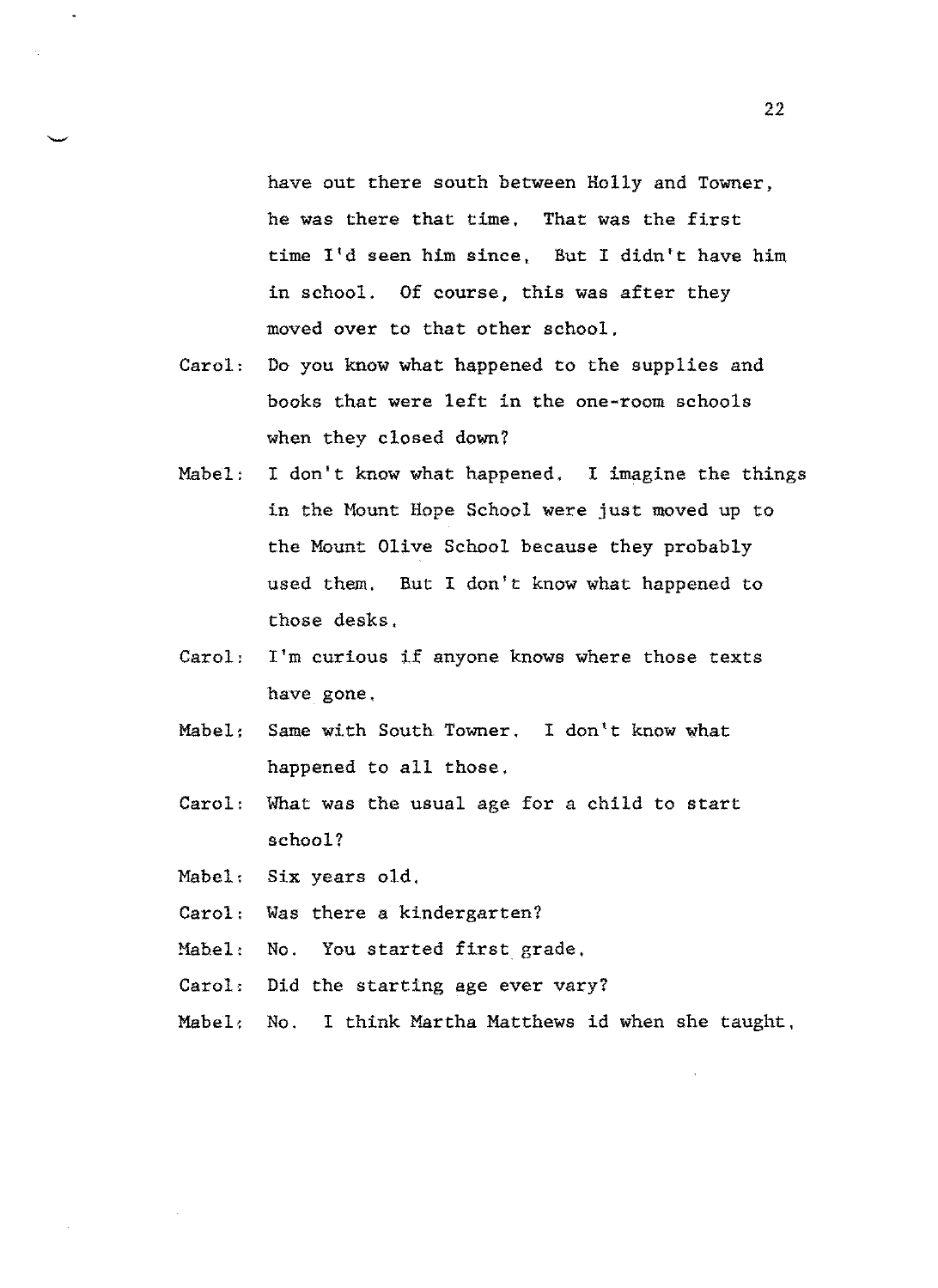She tells about one or two that were younger.

- Carol: Did you ever have any that were much older than that before they were allowed to come to school?
- Mabel: No. Most of them started about six.
- Carol: Was there much movement of families in and out of the community?
- Mabel: They stayed right there.
- Carol: About how far would be the farthest a student would have to travel *to* get to a school?
- Mabel: I just don't have any idea. Not too far. I think quite a lot of them walked to school, or they would ride a horse.
- Carol: Within a couple of miles, would you say?
- Mabel: I imagine so. Something like that, See, we had several districts in this county, and they weren't too big.
- Carol: What occupation did most of your students take up when they graduated?
- Mabel: Well, I know two of them became ministers of the gospel. I know some of them became teachers, Analee for one. Some are just housewives and farmers and businessmen. Some of them I just lost track of after they got out of high school.
- Carol: All of your students came from farm backgrounds.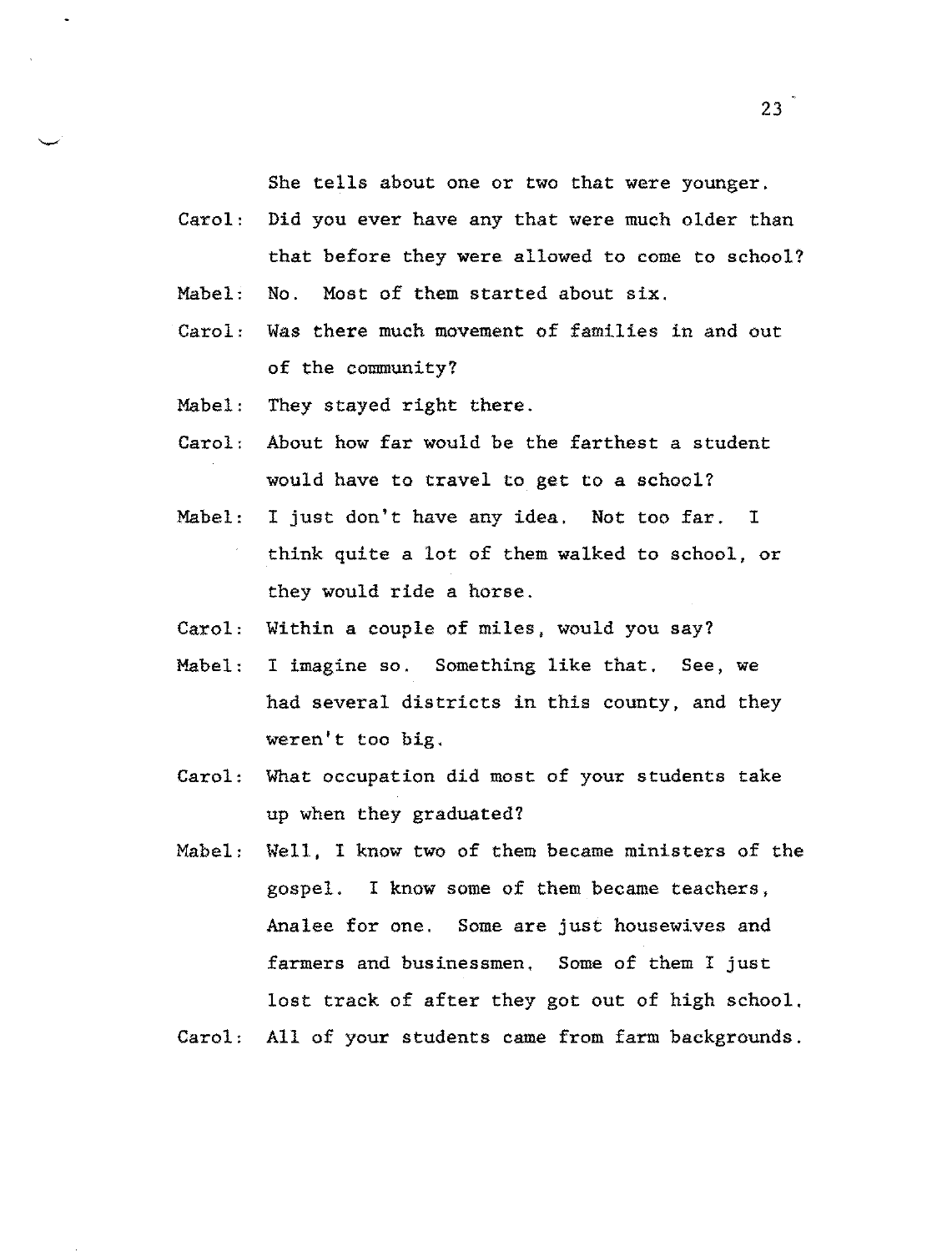Were most of them of the cultural heritage? By that I mean, were they mostly German families?

- Mabel: There were two families that were German, But .most of them were just, I suppose, like we are, a mix. No Mexicans or colored people or anyone like that.
- Carol: Did you ever have any children come to school who could not speak English?
- Mabel, No, they all talked English, But when I came to Tribune to teach the first three grades, there was one little girl, Paul Shaffer's wife, They talked German out there, the Kleymann's did. I couldn't teach her phonics at all. She just didn't get them. She turned out to be a pretty good little girl,
- Carol: Did most of your students finish through the eighth grade?
- Mabel: I think most of them just went right through. People didn't move around like they do now, They stayed put.
- Carol: How did most of them dress?
- Mabel: The boys in overalls and the girls in nice little dresses. They didn't have these short dresses or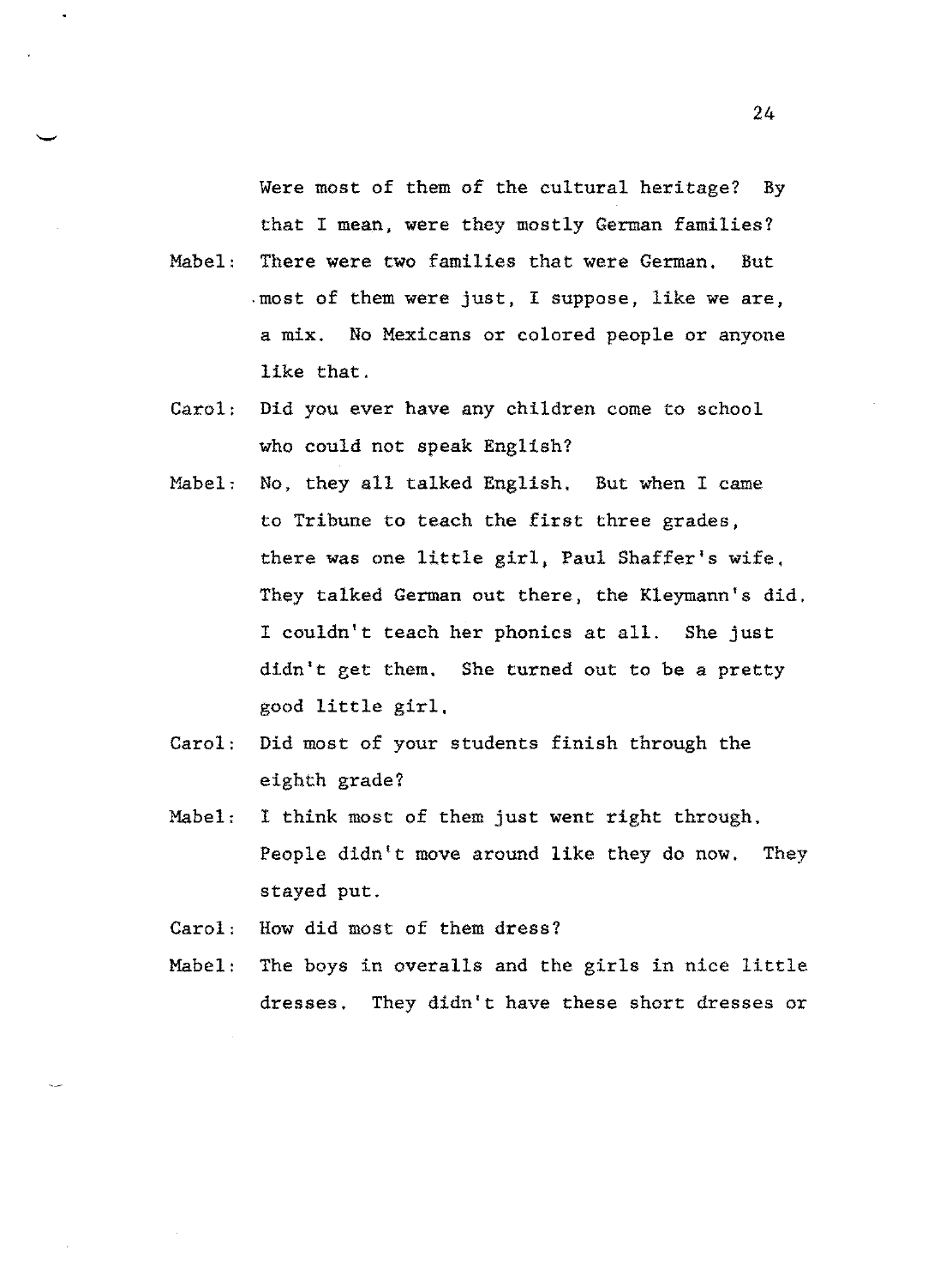anything like that you know. They had to dress warm because of winter time, and they had to walk to school.

- Carol: What kind of expenses did the parents have to send their children to school?
- Mabel: I think that the school books were all paid for by the district, So I imagine that expense would be part of their taxes,
- Carol: They didn't have extra charges for anything at school?
- Mabel: Not that I know of.
- Carol: How long did you teach?
- Mabel: I don't know how long I taught because some of the records were destroyed up here at the court house. I would teach a while and then decide I wanted to stop for a while, and then I'd go back and teach again.
- Carol, So you taught at Mount Hope in northwest Greeley County, and then you taught at South Towner School in Colorado. Both of those were oneroom schools.

Mabel: Yes.

Carol: When you started teaching in Tribune, there were other teachers in the building, right?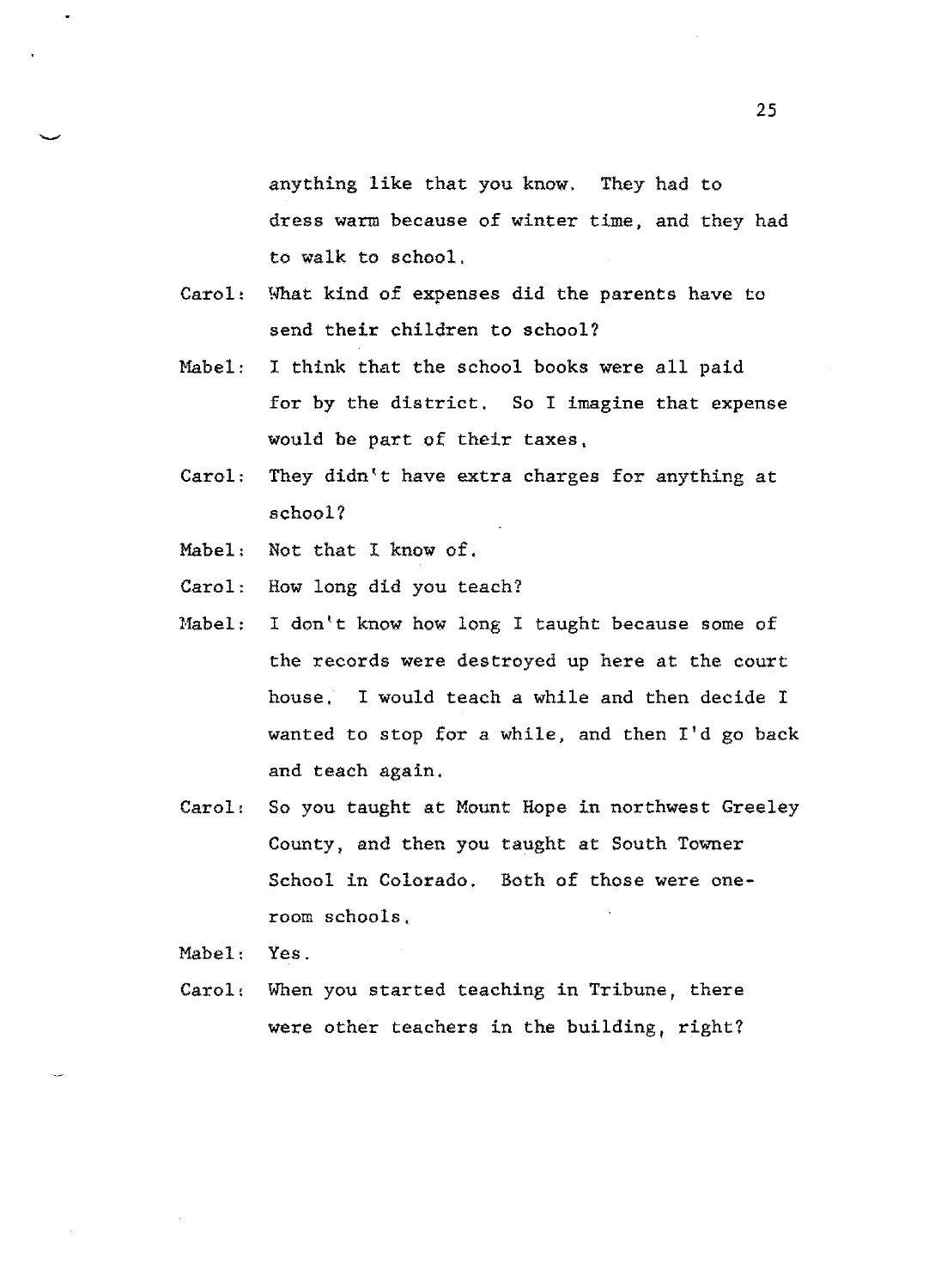Mabel: Oh, yes. When I first came over here to teach in that building, I taught first, second, and third grades. My daughter was going to school at that time. Then when she got into fourth grade, they decided I could take the fourth grade, too, When she finally got a little older, she said, "Well, I suppose when I get into high school, my Uncle Rex will come and teach," She told my mother that she didn't want me to know everything she was doing, And I knew everything that was going on, She didn't like that very well, having her mother for her teacher. I wouldn•t let her do things because I was afraid that people would think I was babying her. I wouldn't let her dust the erasures or anything to. get out of the room, When Alice Tucker substituted for me one time, she let my daughter do all those things, and boy, she thought Alice was sure a good teacher. She got to do all those things, and I never let her do them because I was afraid of showing partiality.

Carol: I know how that is. I do the same thing with my daughter. Was there a school board for the district or for your particular school?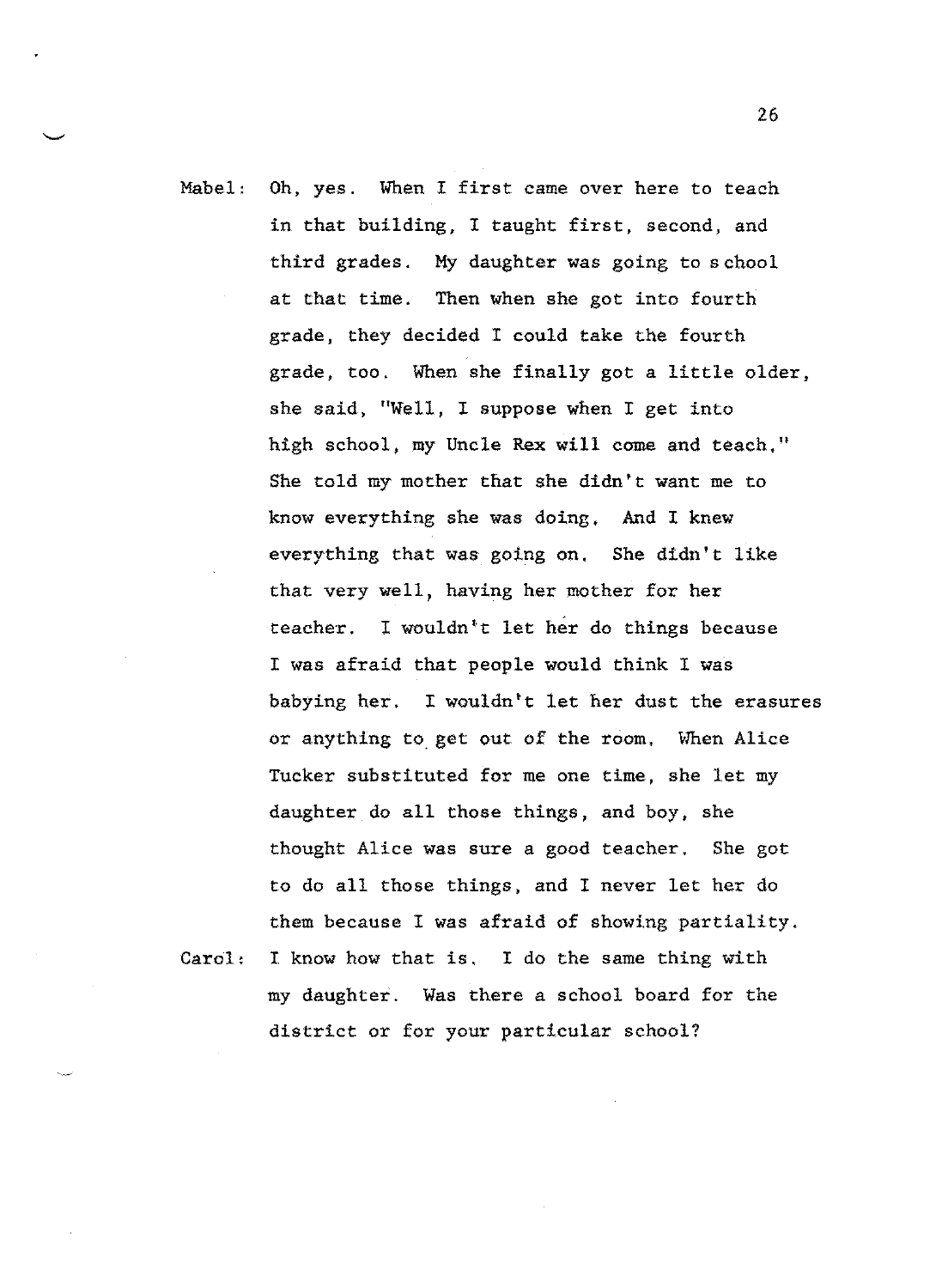- Mabel: Yes.
- Carol: How many members?
- Mabel: I think there were three,
- Carol: Do you remember their names?
- Mabel: Well, I'm not sure who was on the school board at Mount Hope, but it seems like Mr. Burnett was one, and Al Jordan was one. I just don't remember who would have been on there.
- Carol: Was there any type of parent~teacher organization?
- Mabel: Part of the time while I taught here at Tribune we had a parent~teacher organization. Then it would phase out, and we wouldn't have it, much like it is now, too, I think,
- Carol: Who interviewed and hired teachers?
- Mabel: The school board.
- Carol: Did the superintendent have any input?
- Mabel: Not that I know of, Just the school board.
- Carol: Are they the same ones who fired a teacher then?
- Mabel: Yes. They didn't fire me, but I suppose they could have. If you had a contract, I suppose they'd wait till that was over with.
- Carol: Did you have contracts to sign?
- Mabel; Oh, yes. We just had eight months of school then,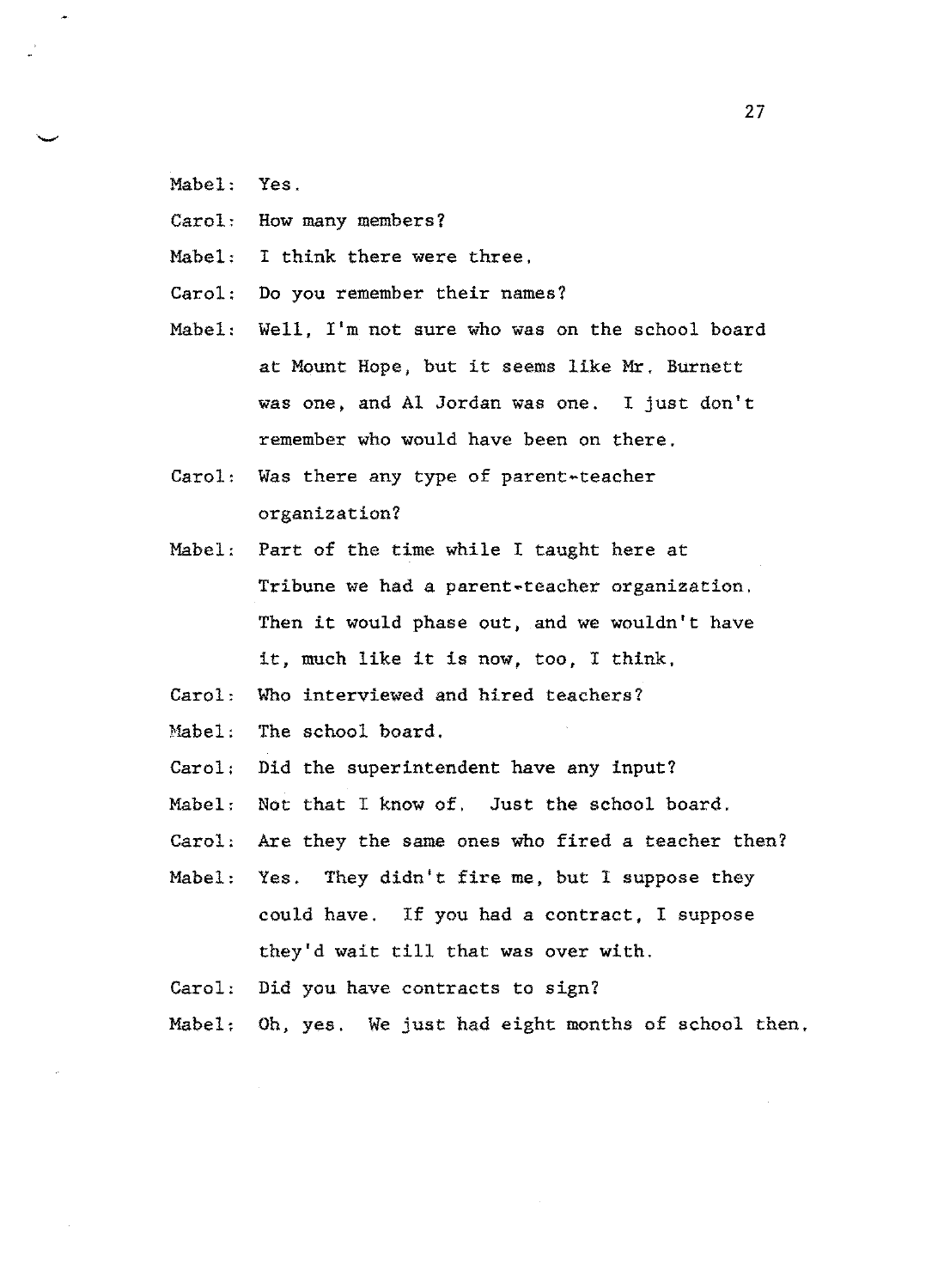- Carol: When would school start?
- Mabel: We started in September and end in about April.
- Carol: Did you have holiday vacations like the children do now?
- Mabel: Not long ones like now, maybe a little bit. I only had fifty dollars a month for teaching. I thought that was good money. In those days a dollar went a whole lot further than it does now.
- Carol: Fifty dollars a month, Did you also have to pay for your room and board when you stayed with the Burnett family?
- Mabel: Yes, I paid for my room and board, and I always had plenty of money to spend on myself and get mother some things once in awhile, because I always thought she had been pretty good to me while I was growing up, I thought I was rich getting fifty dollars a month. I had never made any money before, and I was only 19.
- Carol: Were there any other benefits provided, such as insurance?

Mabel: No.

Carol; Were there any activities or competitions between schools while you were teaching in the one-room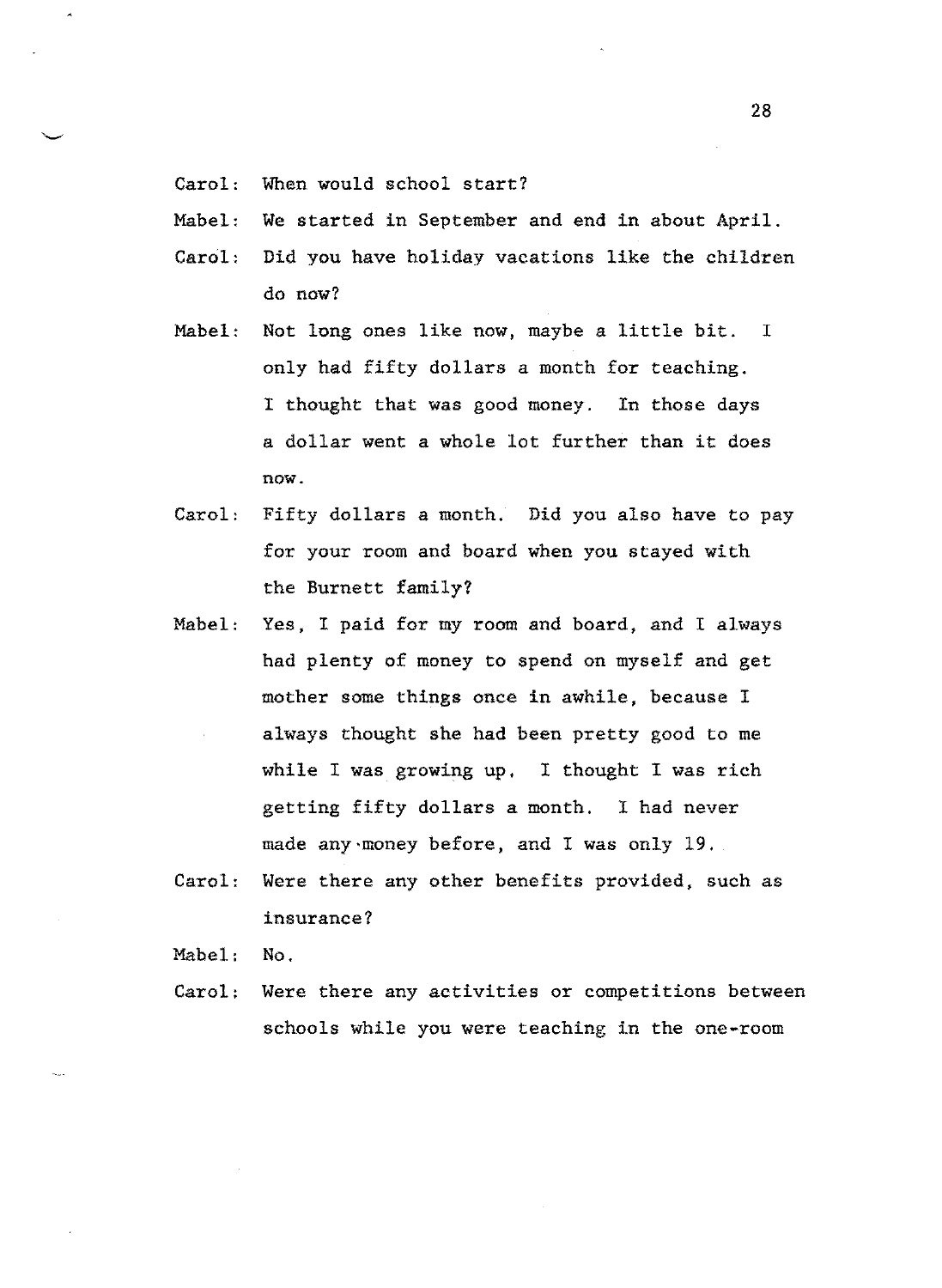schools?

- Mabel: No, we didn't do any. The only thing, all districts came into Tribune to take tests.
- Carol: Were there any big controversies that you can remember while teaching at either of the one-room schools or while teaching in Tribune?
- Mabel: I never heard of any. Everything went OK,
- Carol: Do you know why the one-room schools closed down?
- Mabel: Yes, because they made this county into one district, and they all had to come to town like they do now, They come in busses now, where they used to ride horses or walked to their school,
- Carol: Do you know how the land for the one-room schools was obtained?
- Mabel; No, I've never delved into that,
- Carol: How were the little one-room schools built?
- Mabel: I understand the community helped put them up. The district itself put it up.
- Carol: You said that when you first started teaching, you were making fifty dollars a month, Would you mind telling me what you were making when you quit teaching?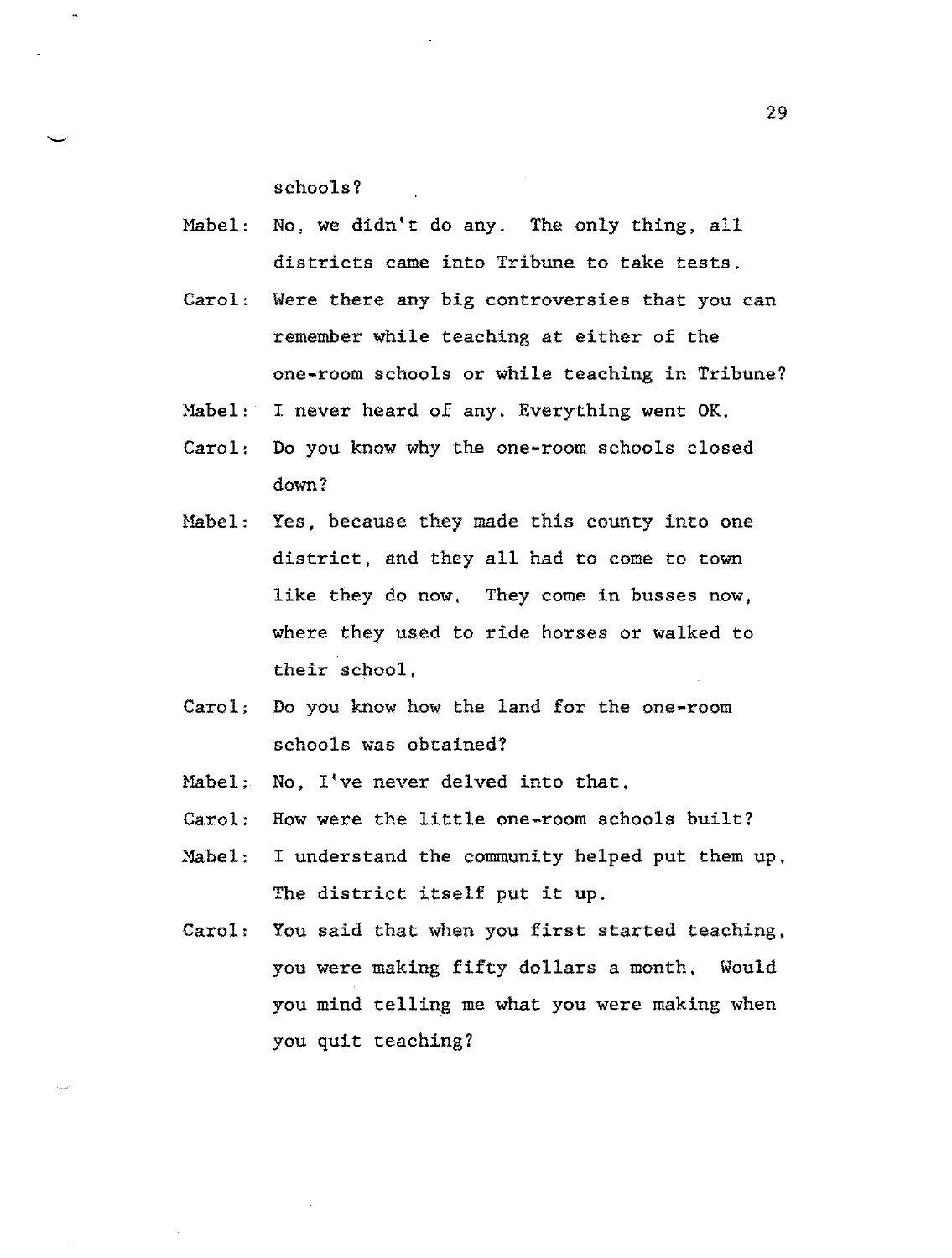- Mabel: Oh, I don't remember what I was getting, but it wasn't so much as you fellows are making now, I know that. But I don't remember how much it was now.
- Carol: Do you know how they determined your salary?
- Mabel: <sup>I</sup>guess we just talked among ourselves, I don't know. I didn't have much college work. What I got after high school was by correspondence, and I did go go summer school, I took some work in Lexington, Kentucky, and we got credit for that just for taking a tour up into Canada. While the others were sight-seeing, we would sit and have lessons. And then I went to Hays and to Greeley, Colorado. So when I wanted to transfer my credits, they would take off some from one school or the other. So, I don't know how many credits I have,
- Carol: Did going to school in the summers help increase your salary?
- Mabel, Well, I just got fifty dollars most years, I can't remember what I got when I was at South Towner.
- Carol: When you taught at Tribune, did they increase your salary every year?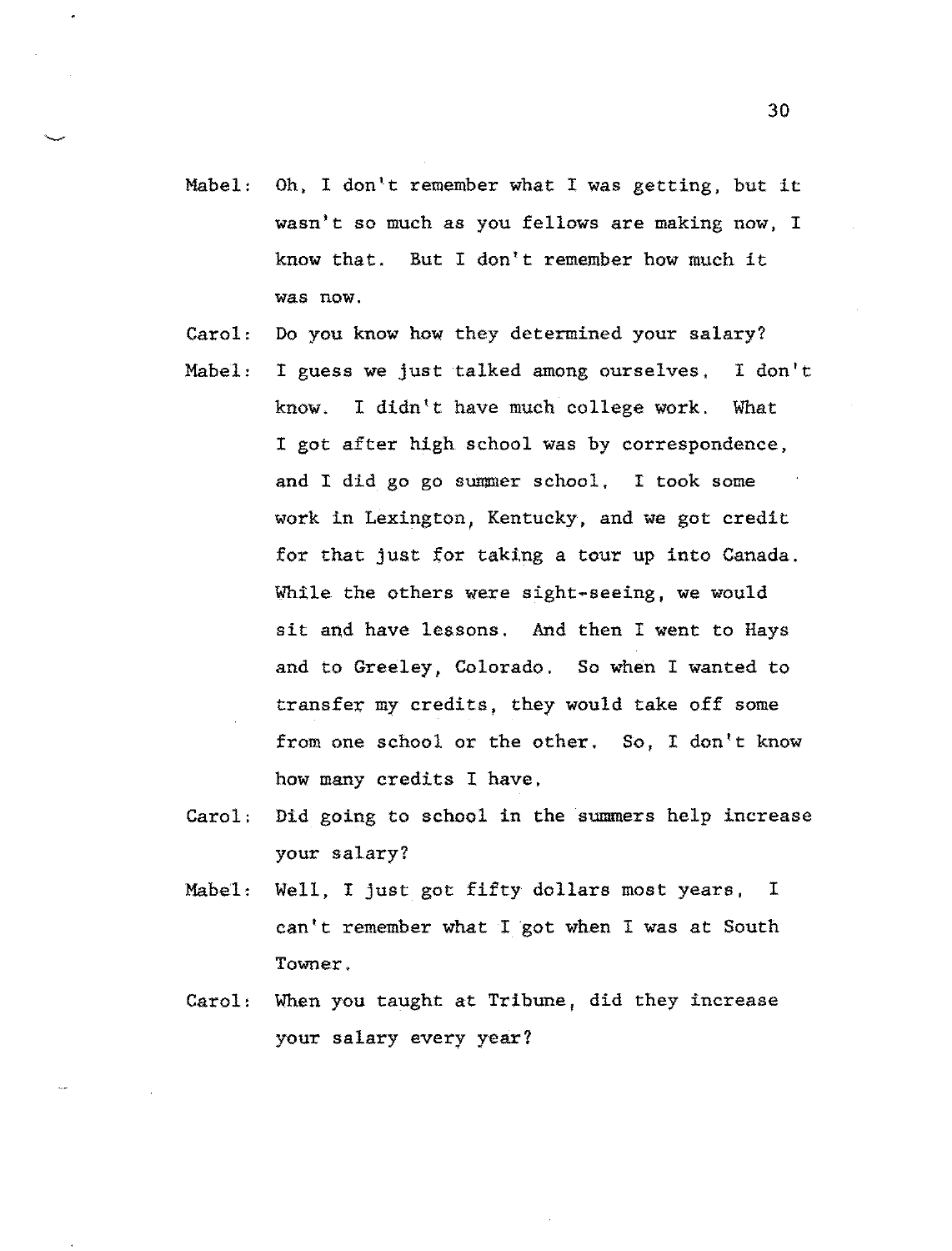- Mabel: It was just whatever they wanted to pay us. No, they didn't do like they do now.
- Carol: Were there no teachers' associations to help with that?
- Mabel: No.
- Carol: How did you get your paychecks?
- Mabel: Maybe handed them out to us at school.
- Carol: Are there any humorous or special experiences that happened to you during that time when you were teaching in the one-room schools?
- Mabel: Not one thing in particular to me. But we did a lot of things, like our Christmas programs and our last day of school. The parents would all come in and take a picnic and go some place. We used to go to Wildhorse Corral in northwest Greeley County. It's all torn down now with a lot of dust in there and weeds, but it wasn't so bad back then. They told the story of why it was called Wildhorse Corral. They would round up the wild horses, They told about one stallion that just jumped clear over this cliff to get out of the cave area. We were there one time for a picnic,

Carol, Was that anywhere near Barrel Springs?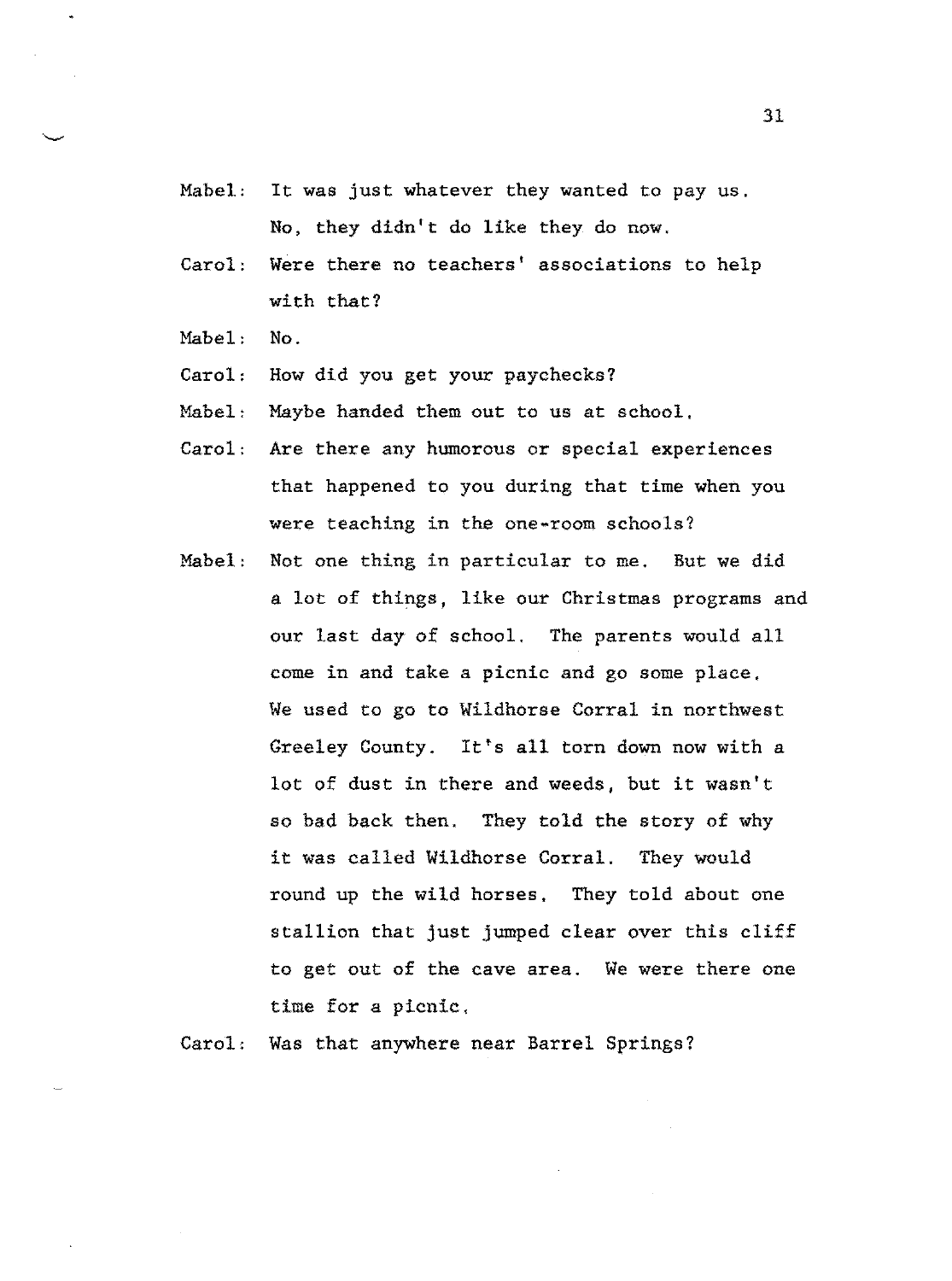- Mabel: It might have been pretty close. That's where all the people came to get their water when they settled here.
- Carol: Did all the families come to those picnics?
- Mabel: Yes, we would just play all over those cliffs and have a good time.
- Carol: What do you think was the most rewarding part of teaching?
- Habel: I think it's to see what my youngsters turned out to be. I see a lot of them here now are grandparents. Some of them are always telling what I did to them while I was teaching here in Tribune. I guess I was a little onrier here in Tribune than I was out in the country. They tell me things I did. Martha Matthews tells about how I scratched her back, but she was one of the best little old seventh graders. But you know she was out here when that airplane propeller flew off and hit her and crippled her. But she says, "Mabel did that when I was in school." And she says, "I can show you that scar;" Just what my school kids tell me now and razz me about things I did. Sometimes they make it up. Special ones are Clarence Sawyer, Luwana